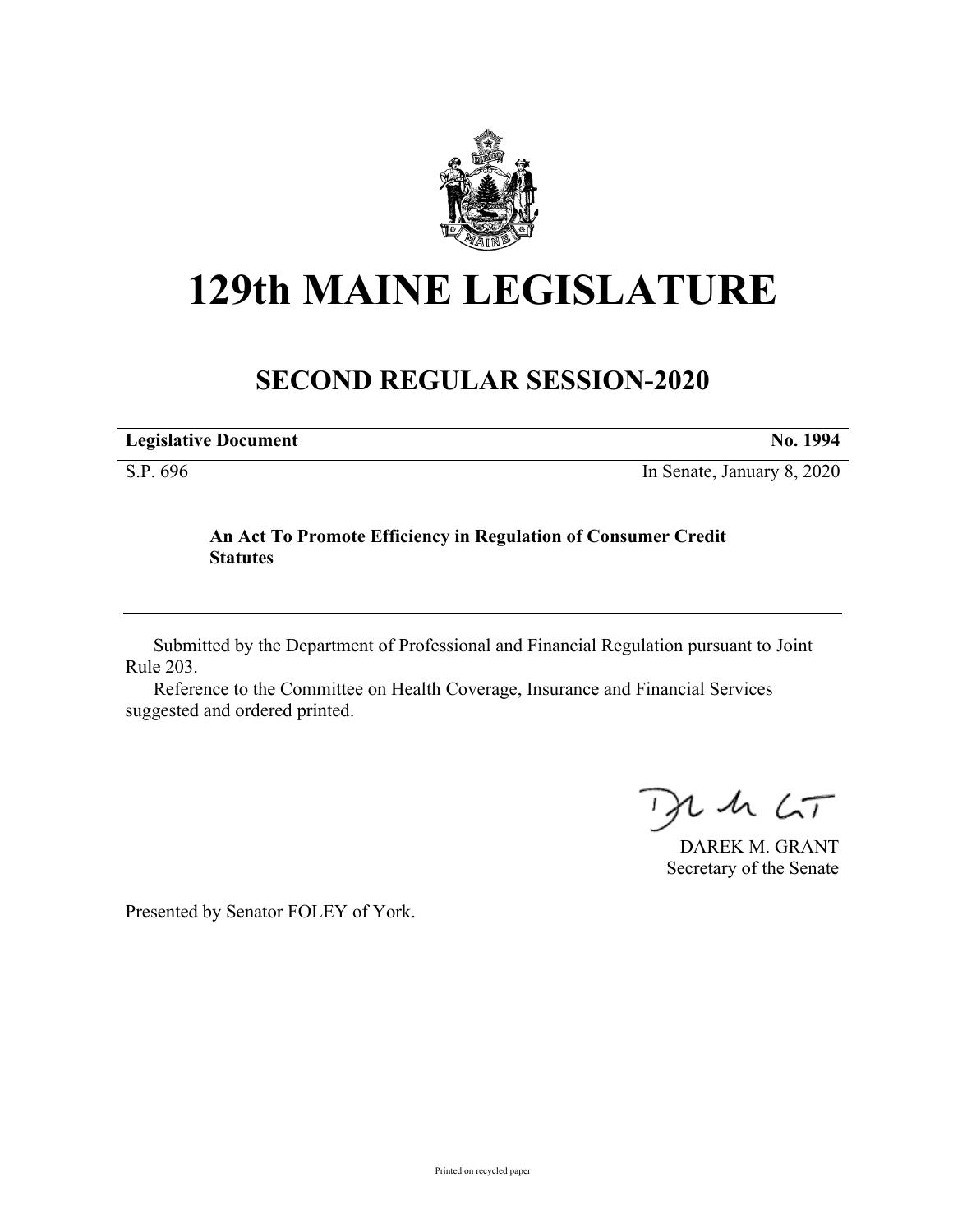**Be it enacted by the People of the State of Maine as follows:**

### **PART A**

 **Sec. A-1. 9-A MRSA §2-302, sub-§1,** as amended by PL 2017, c. 106, §5, is further amended to read:

 **1.** The administrator shall receive and act on all applications for licenses to make or service supervised loans under this Act. Applications must be filed in the manner prescribed by the administrator and must contain the information required by the administrator to make an evaluation of the financial responsibility, character and fitness of the applicant.

 A. For a lender subject to this subsection whose activities include making or **arranging residential mortgage loans, an The administrator may require an application** 12 for a license to make or service supervised loans must to be made electronically, through the nationwide mortgage licensing system and registry as defined in section 13-102, subsection 8. Licenses made electronically through the nationwide mortgage licensing system and registry expire December 31st of each year and must be renewed through the nationwide mortgage licensing system and registry. An application for an initial license must be accompanied by a fee of \$250, and an annual renewal application must be accompanied by a fee of \$100. An application for an initial license or renewal for a place of business other than that of the applicant's first 20 licensed location must be accompanied by a fee of \$100. The administrator may establish, by rule, fees to apply for or renew licenses, except that the fee for an initial application may not exceed \$1,000 and for a renewal may not exceed \$600 for any licensed location. Renewal applications received after the expiration date are subject to a late fee of \$100. An applicant who applies through the nationwide mortgage licensing system and registry must also pay a nationwide mortgage licensing system and registry processing fee in an amount to be determined by the administrators of 27 the nationwide mortgage licensing system and registry. A Fees set by the administrator by rule for a nonprofit organization exempt from taxation under the United States Internal Revenue Code, Section 501(c)(3) and engaged in the financing of housing for low-income people under a program designed specifically for that purpose must pay an initial licensing fee, and a fee for each branch location, of \$20 and a renewal licensing fee and renewal fee for each branch location of \$10, may not exceed \$150 for an initial application and \$100 per year for a renewal for any licensed location, plus the applicable nationwide mortgage licensing system and registry processing fee. B. For a lender subject to this subsection whose activities do not include making or

 arranging residential mortgage loans, an initial application for a license must be accompanied by a \$500 fee and a renewal application must include a \$200 fee. A license is granted for a 2-year period and expires on September 30th of the 2nd year. An application for an initial license or renewal for a place of business other than that of the applicant's first licensed location must be accompanied by a fee of \$200.

 Rules adopted pursuant to this subsection are routine technical rules as defined in Title 5, chapter 375, subchapter 2-A.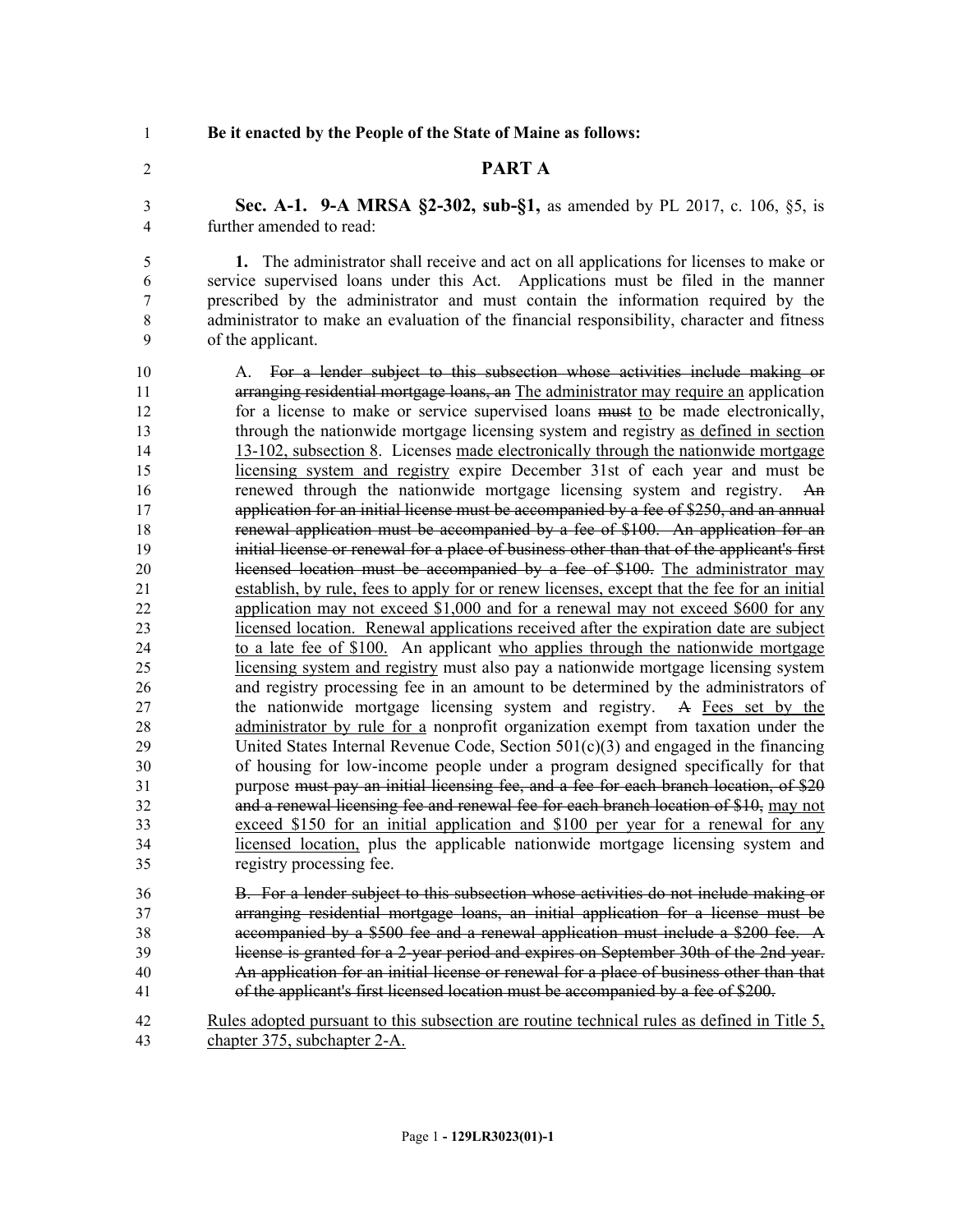- **Sec. A-2. 9-A MRSA §10-201,** as repealed and replaced by PL 2013, c. 466, §7, is amended to read:
- **§10-201. Licensing and biennial relicensing renewal licensing**

 A person desiring to engage or continue in business in this State as a loan broker shall apply to the administrator for a license under this Article as set forth in this section. The administrator may refuse the application if it contains erroneous or incomplete information. A license may not be issued unless the administrator, upon investigation, finds that the financial responsibility, character and fitness of the applicant and, when applicable, its partners, officers and directors and, when applicable, the character and fitness of its mortgage loan originators, warrant belief that the business will be operated honestly and fairly within the purposes of this Title.

 **1. Loan broker whose activities include arranging for or obtaining an extension of credit for a residential mortgage loan.** A loan broker subject to this section whose activities include arranging for or obtaining an extension of credit for a residential mortgage loan must apply for a license electronically through the nationwide mortgage licensing system and registry. The initial application must include a fee of \$300 and a renewal application must include a fee of \$150. An application for a branch location license for a location other than that of the first licensed location from which the applicant conducts business or from which the applicant conducts business under a different name than that listed on the first license must be accompanied by a license fee of \$150 and an annual renewal fee of \$75. The applicant must also pay such nationwide mortgage licensing system and registry processing fees as are established by the nationwide mortgage licensing system and registry. A license expires on December 31st of each year and must be renewed through the nationwide mortgage licensing system and registry. Notwithstanding other remedies available under this Title, an application received after the due date is subject to an additional fee of \$100. A licensed loan broker subject to this subsection may conduct business only through a mortgage loan originator 28 who possesses a current, valid license.

 **2. Loan broker whose activities do not include arranging for or obtaining an extension of credit for a residential mortgage loan.** The initial application for a license as a loan broker subject to this section whose activities do not include arranging for or obtaining an extension of credit for a residential mortgage loan must be made directly to the administrator. Initial licenses are granted for a period not to exceed 2 years and expire January 31st. The initial application must include a fee of \$600, and a biennial relicensing application must include a fee of \$300. An application for a branch location license for a location other than that of the first licensed location from which the applicant conducts business or from which the applicant conducts business under a different name than that listed on the first license must be accompanied by a license fee of \$300 and a biennial renewal fee of \$150. Notwithstanding other remedies available under 40 this Title, applications received after the due date are subject to an additional fee of \$100.

 **3. Nationwide mortgage licensing system and registry.** The administrator may require licensing of loan brokers subject to this section through the nationwide mortgage licensing system and registry as defined in section 13-102, subsection 8. The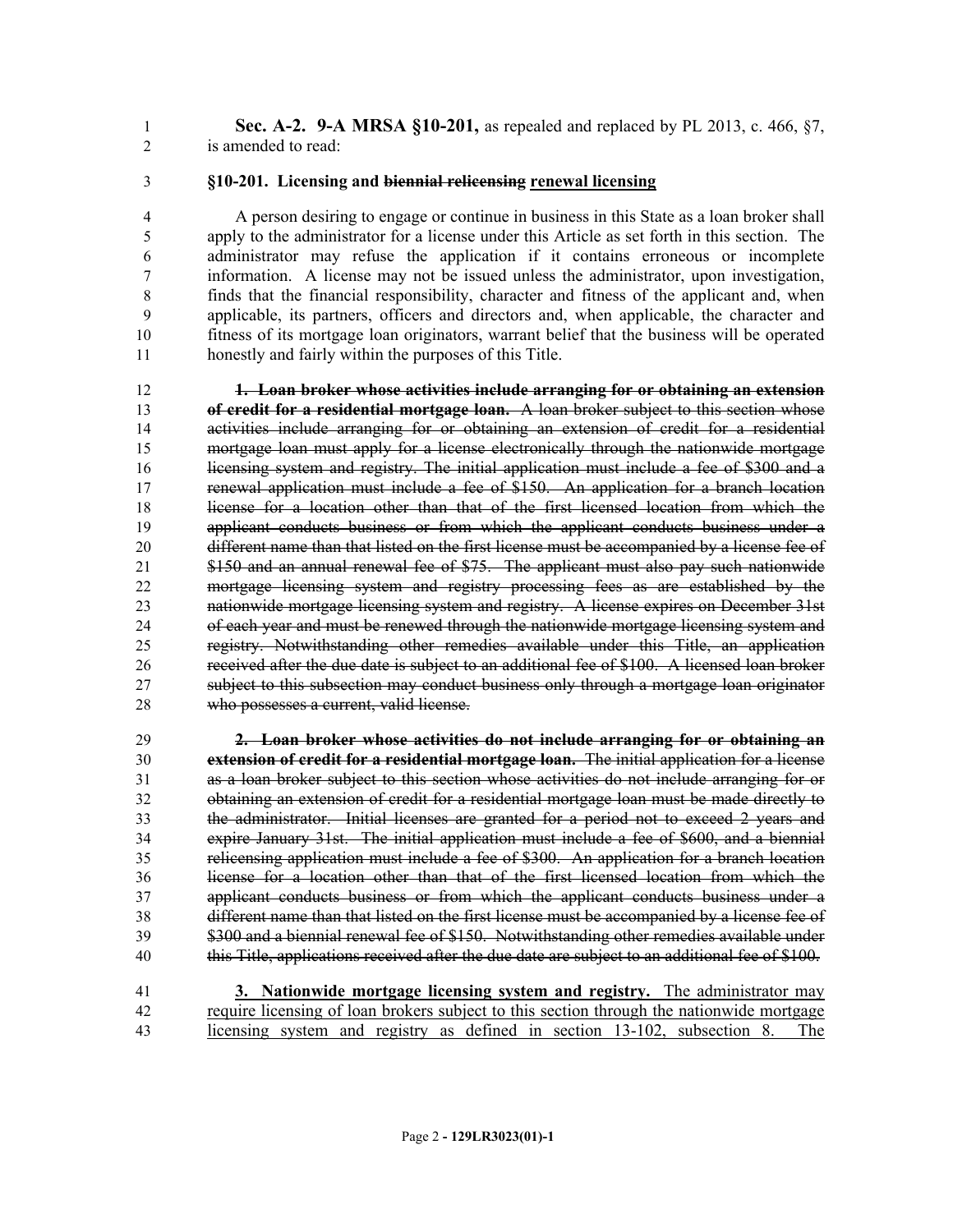| 1                                | administrator is authorized to participate in the nationwide mortgage licensing system and                                                                                                                                                                                                                                                                                                                                                                                                                                                    |
|----------------------------------|-----------------------------------------------------------------------------------------------------------------------------------------------------------------------------------------------------------------------------------------------------------------------------------------------------------------------------------------------------------------------------------------------------------------------------------------------------------------------------------------------------------------------------------------------|
| $\overline{c}$                   | registry.                                                                                                                                                                                                                                                                                                                                                                                                                                                                                                                                     |
| 3                                | 4. Fees and requirements. In all cases, whether licensing is through the nationwide                                                                                                                                                                                                                                                                                                                                                                                                                                                           |
| $\overline{4}$                   | mortgage licensing system and registry or otherwise, the administrator may establish, by                                                                                                                                                                                                                                                                                                                                                                                                                                                      |
| 5                                | rule, requirements for licensing, including but not limited to:                                                                                                                                                                                                                                                                                                                                                                                                                                                                               |
| 6                                | A. Background checks for:                                                                                                                                                                                                                                                                                                                                                                                                                                                                                                                     |
| 7                                | (1) Criminal history through fingerprint or other databases;                                                                                                                                                                                                                                                                                                                                                                                                                                                                                  |
| 8                                | (2) Civil or administrative records;                                                                                                                                                                                                                                                                                                                                                                                                                                                                                                          |
| 9                                | (3) Credit history; or                                                                                                                                                                                                                                                                                                                                                                                                                                                                                                                        |
| 10                               | (4) Any other information determined necessary by the nationwide mortgage                                                                                                                                                                                                                                                                                                                                                                                                                                                                     |
| 11                               | licensing system and registry;                                                                                                                                                                                                                                                                                                                                                                                                                                                                                                                |
| 12                               | B. The payment of fees to apply for or renew licenses, except that the fee for an                                                                                                                                                                                                                                                                                                                                                                                                                                                             |
| 13                               | initial application may not exceed \$1,000 and for a yearly renewal may not exceed                                                                                                                                                                                                                                                                                                                                                                                                                                                            |
| 14                               | \$600. If licensing is through the nationwide mortgage licensing system and registry,                                                                                                                                                                                                                                                                                                                                                                                                                                                         |
| 15                               | an applicant must also pay a nationwide mortgage licensing system and registry                                                                                                                                                                                                                                                                                                                                                                                                                                                                |
| 16                               | processing fee in an amount to be determined by the administrators of the nationwide                                                                                                                                                                                                                                                                                                                                                                                                                                                          |
| 17                               | mortgage licensing system and registry. Renewal applications received after the due                                                                                                                                                                                                                                                                                                                                                                                                                                                           |
| 18                               | date are subject to an additional fee of \$100;                                                                                                                                                                                                                                                                                                                                                                                                                                                                                               |
| 19                               | C. The setting or resetting as necessary of renewal or reporting dates; and                                                                                                                                                                                                                                                                                                                                                                                                                                                                   |
| 20                               | D. Other requirements for application for, amendment of or revocation of a license                                                                                                                                                                                                                                                                                                                                                                                                                                                            |
| 21                               | or any other activity as the administrator considers necessary.                                                                                                                                                                                                                                                                                                                                                                                                                                                                               |
| 22                               | A licensed loan broker whose activities include arranging for or obtaining an                                                                                                                                                                                                                                                                                                                                                                                                                                                                 |
| 23                               | extension of credit for a residential mortgage loan may conduct business only through a                                                                                                                                                                                                                                                                                                                                                                                                                                                       |
| 24                               | mortgage loan originator who possesses a current, valid license.                                                                                                                                                                                                                                                                                                                                                                                                                                                                              |
| 25                               | The administrator may direct each licensee to file composite annual and quarterly                                                                                                                                                                                                                                                                                                                                                                                                                                                             |
| 26                               | reports relating to all brokered loans arranged or obtained by that licensee. Information                                                                                                                                                                                                                                                                                                                                                                                                                                                     |
| 27                               | contained in annual and quarterly reports is confidential and may be published only in                                                                                                                                                                                                                                                                                                                                                                                                                                                        |
| 28                               | composite form. The administrator may at any time require additional reports if the                                                                                                                                                                                                                                                                                                                                                                                                                                                           |
| 29                               | administrator determines such action necessary to the proper supervision of licensees.                                                                                                                                                                                                                                                                                                                                                                                                                                                        |
| 30                               | Rules adopted pursuant to this section are routine technical rules as defined in Title 5,                                                                                                                                                                                                                                                                                                                                                                                                                                                     |
| 31                               | chapter 375, subchapter 2-A.                                                                                                                                                                                                                                                                                                                                                                                                                                                                                                                  |
| 32                               | Sec. A-3. 9-A MRSA §12-106, sub-§2, as enacted by PL 2007, c. 394, §1 and                                                                                                                                                                                                                                                                                                                                                                                                                                                                     |
| 33                               | affected by §3, is amended to read:                                                                                                                                                                                                                                                                                                                                                                                                                                                                                                           |
| 34<br>35<br>36<br>37<br>38<br>39 | 2. Registration must be filed in the manner prescribed by the administrator and must<br>contain the information the administrator requires to make an evaluation of the character,<br>fitness and financial responsibility of the applicant. The initial application must be<br>accompanied by a \$500 fee. A renewal registration must include a \$200 fee. A<br>registration must be renewed every 2 years and expires on September 30th.<br>The<br>administrator may require registration through the nationwide mortgage licensing system |
|                                  |                                                                                                                                                                                                                                                                                                                                                                                                                                                                                                                                               |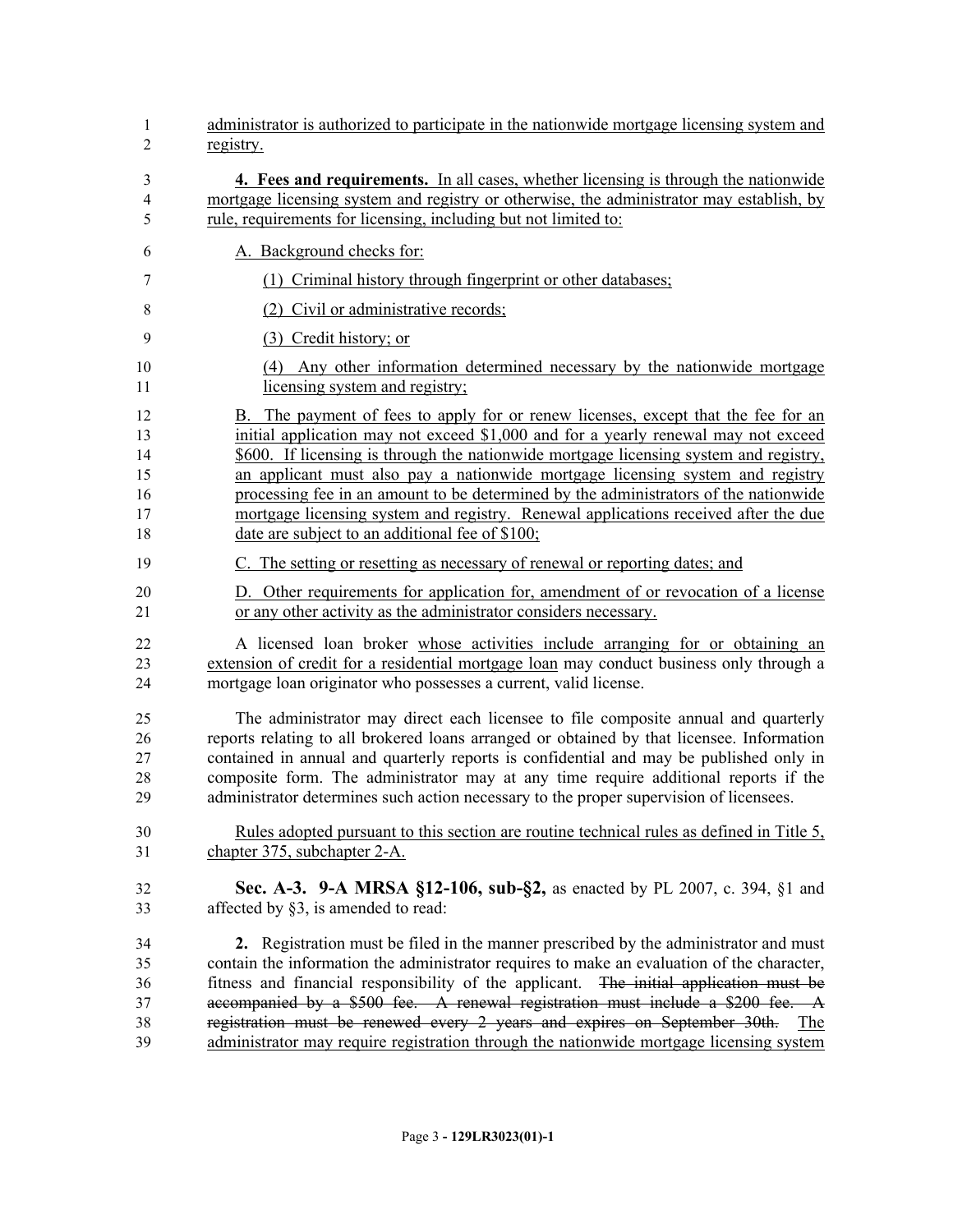| 1<br>$\overline{2}$                    | and registry as defined in section 13-102, subsection 8. The administrator is authorized to<br>participate in the nationwide mortgage licensing system and registry.                                                                                                                                                                                                                                                                                                                                                                                                                |
|----------------------------------------|-------------------------------------------------------------------------------------------------------------------------------------------------------------------------------------------------------------------------------------------------------------------------------------------------------------------------------------------------------------------------------------------------------------------------------------------------------------------------------------------------------------------------------------------------------------------------------------|
| 3<br>$\overline{4}$<br>5               | In all cases, whether registration is through the nationwide mortgage licensing system and<br>registry or otherwise, the administrator may establish, by rule, requirements for<br>registration, including but not limited to:                                                                                                                                                                                                                                                                                                                                                      |
| 6                                      | A. Background checks for:                                                                                                                                                                                                                                                                                                                                                                                                                                                                                                                                                           |
| $\tau$                                 | (1) Criminal history through fingerprint or other databases;                                                                                                                                                                                                                                                                                                                                                                                                                                                                                                                        |
| 8                                      | (2) Civil or administrative records;                                                                                                                                                                                                                                                                                                                                                                                                                                                                                                                                                |
| 9                                      | (3) Credit history; or                                                                                                                                                                                                                                                                                                                                                                                                                                                                                                                                                              |
| 10<br>11                               | (4) Any other information determined necessary by the nationwide mortgage<br>licensing system and registry;                                                                                                                                                                                                                                                                                                                                                                                                                                                                         |
| 12<br>13<br>14<br>15<br>16<br>17<br>18 | B. The payment of fees to apply for or renew registrations, except that the fee for an<br>initial application may not exceed \$800 and for a renewal may not exceed \$500. If<br>registration is through the nationwide mortgage licensing system and registry, an<br>applicant must also pay a nationwide mortgage licensing system and registry<br>processing fee in an amount to be determined by the administrators of the nationwide<br>mortgage licensing system and registry. Renewal applications received after the due<br>date are subject to an additional fee of \$100; |
| 19                                     | C. The setting or resetting as necessary of renewal or reporting dates; and                                                                                                                                                                                                                                                                                                                                                                                                                                                                                                         |
| 20<br>21                               | Other requirements for application for, amendment of or revocation of a<br>D.<br>registration or any other such activities as the administrator considers necessary.                                                                                                                                                                                                                                                                                                                                                                                                                |
| 22<br>23                               | Rules adopted pursuant to this subsection are routine technical rules as defined in Title 5,<br>chapter 375, subchapter 2-A.                                                                                                                                                                                                                                                                                                                                                                                                                                                        |
| 24<br>25                               | Sec. A-4. 10 MRSA §1310-A, sub-§1, ¶G, as enacted by PL 2013, c. 228, §1, is<br>repealed and the following enacted in its place:                                                                                                                                                                                                                                                                                                                                                                                                                                                    |
| 26<br>27<br>28<br>29                   | G. Require registration of consumer reporting agencies located in this State or<br>serving users within this State through the nationwide mortgage licensing system and<br>registry as defined in Title 9-A, section 13-102, subsection 8. The administrator is<br>authorized to participate in the nationwide mortgage licensing system and registry.                                                                                                                                                                                                                              |
| 30<br>31<br>32                         | In all cases, whether licensing is through the nationwide mortgage licensing system<br>and registry or otherwise, the administrator may establish, by rule, requirements for<br>registration, including but not limited to:                                                                                                                                                                                                                                                                                                                                                         |
| 33                                     | (1) Background checks for:                                                                                                                                                                                                                                                                                                                                                                                                                                                                                                                                                          |
| 34                                     | (a) Criminal history through fingerprint or other databases;                                                                                                                                                                                                                                                                                                                                                                                                                                                                                                                        |
| 35                                     | (b) Civil or administrative records;                                                                                                                                                                                                                                                                                                                                                                                                                                                                                                                                                |
| 36                                     | (c) Credit history; or                                                                                                                                                                                                                                                                                                                                                                                                                                                                                                                                                              |
| 37<br>38                               | (d) Any other information determined necessary by the nationwide mortgage<br>licensing system and registry;                                                                                                                                                                                                                                                                                                                                                                                                                                                                         |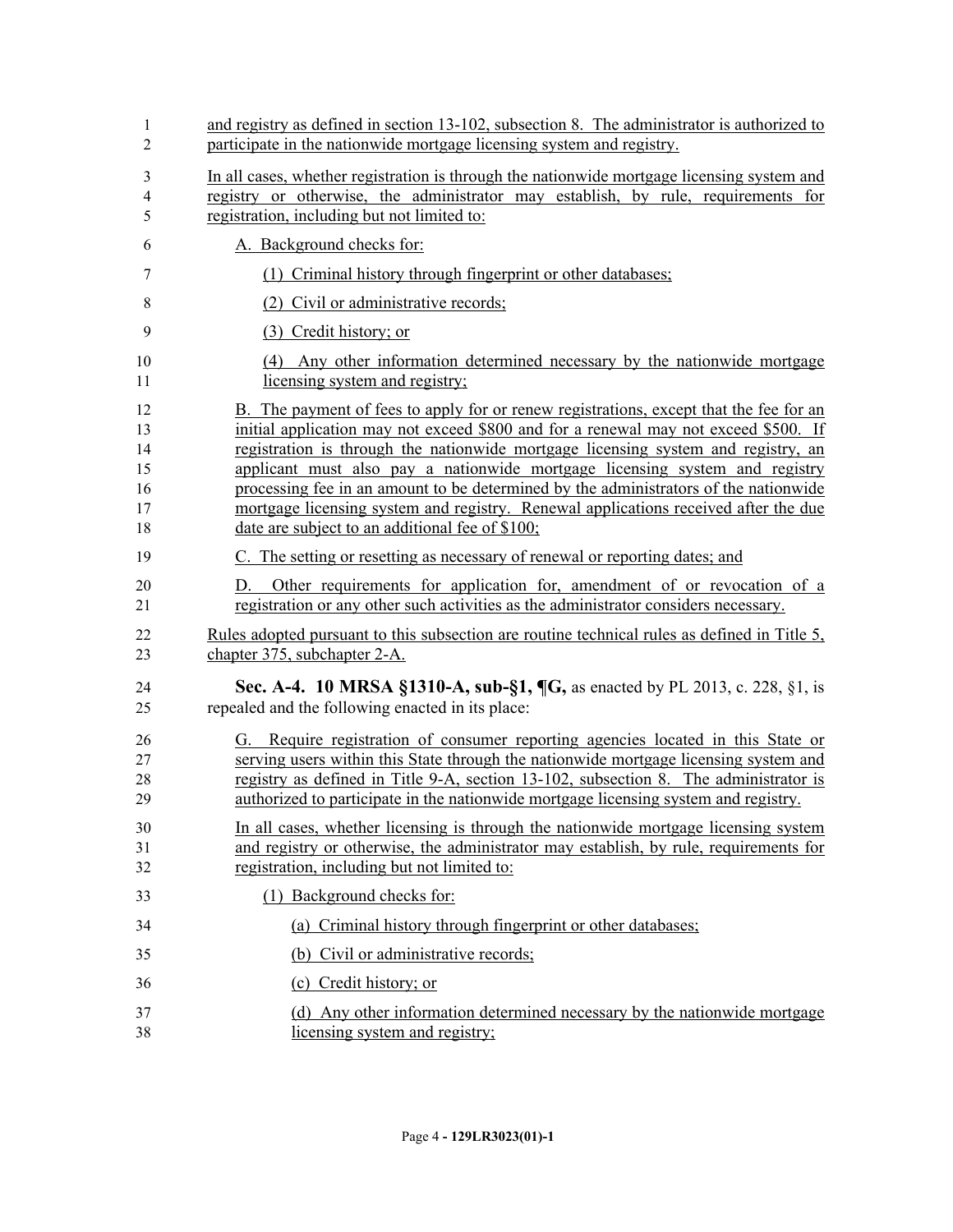| 1              | (2) The payment of fees to apply for or renew registrations, except that the fee                                                                                    |
|----------------|---------------------------------------------------------------------------------------------------------------------------------------------------------------------|
| 2              | for an initial application may not exceed \$500 and for a renewal may not exceed                                                                                    |
| 3              | \$500. If licensing is through the nationwide mortgage licensing system and                                                                                         |
| $\overline{4}$ | registry, an applicant must also pay a nationwide mortgage licensing system and                                                                                     |
| 5              | registry processing fee in an amount to be determined by the administrators of the                                                                                  |
| 6              | nationwide mortgage licensing system and registry. Renewal applications                                                                                             |
| 7              | received after the due date are subject to an additional fee of \$100;                                                                                              |
| 8              | (3) The setting or resetting as necessary of renewal or reporting dates; and                                                                                        |
| 9              | (4) Other requirements for application for, amendment of or revocation of a                                                                                         |
| 10             | registration or any other such activities as the administrator considers necessary.                                                                                 |
| 11             | <u>Rules adopted pursuant to this paragraph are routine technical rules as defined in</u>                                                                           |
| 12             | Title 5, chapter 375, subchapter 2-A.                                                                                                                               |
| 13             | <b>Sec. A-5. 10 MRSA §1396, sub-§2,</b> as enacted by PL 2009, c. 61, §1, is amended                                                                                |
| 14             | to read:                                                                                                                                                            |
| 15             | 2. Issuance of license <u>; requirements; fees</u> . An application for a license as an                                                                             |
| 16             | exchange facilitator must be in writing and filed with the administrator in the manner and                                                                          |
| 17             | form prescribed by the administrator. The administrator shall set an application fee for a                                                                          |
| 18             | primary office not to exceed \$350 and for any branch offices not to exceed \$200. All                                                                              |
| 19             | funds received by the administrator under this chapter are appropriated for the use of the                                                                          |
| 20             | administrator. The administrator may require licensing through the nationwide mortgage                                                                              |
| 21             | licensing system and registry as defined in Title 9-A, section 13-102, subsection 8. The                                                                            |
| 22             | administrator is authorized to participate in the nationwide mortgage licensing system and                                                                          |
| 23             | registry.                                                                                                                                                           |
| 24             | In all cases, whether licensing is through the nationwide mortgage licensing system and                                                                             |
| 25             | registry or otherwise, the administrator may establish, by rule, requirements for licensing,                                                                        |
| 26             | including but not limited to:                                                                                                                                       |
| 27             | A. Background checks for:                                                                                                                                           |
| 28             | (1) Criminal history through fingerprint or other databases;                                                                                                        |
| 29             | (2) Civil or administrative records;                                                                                                                                |
| 30             | (3) Credit history; or                                                                                                                                              |
| 31             | (4) Any other information determined necessary by the nationwide mortgage                                                                                           |
| 32             | licensing system and registry;                                                                                                                                      |
| 33             | B. The payment of fees to apply for or renew licenses, except that the fee for an                                                                                   |
| 34             | initial application may not exceed \$600 and for a renewal may not exceed \$500. If                                                                                 |
| 35             | licensing is through the nationwide mortgage licensing system and registry, an                                                                                      |
| 36             | applicant must also pay a nationwide mortgage licensing system and registry<br>processing fee in an amount to be determined by the administrators of the nationwide |
| 37<br>38       | mortgage licensing system and registry. Renewal applications received after the due                                                                                 |
| 39             | date are subject to an additional fee of \$100;                                                                                                                     |
| 40             | C. The setting or resetting as necessary of renewal or reporting dates; and                                                                                         |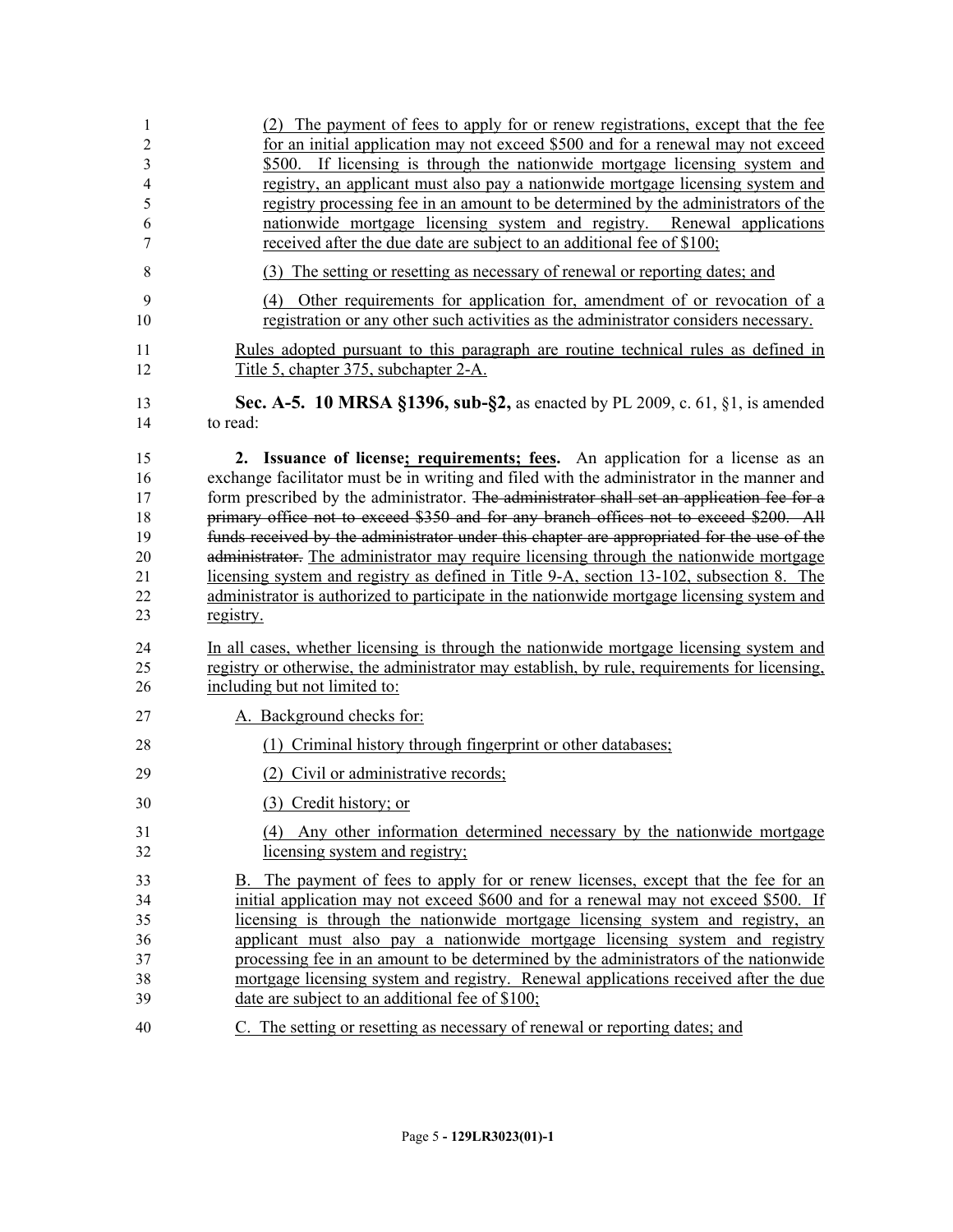| 1                        | D. Other requirements for application for, amendment of or revocation of a license                                                                                   |
|--------------------------|----------------------------------------------------------------------------------------------------------------------------------------------------------------------|
| 2                        | or any other such activities as the administrator considers necessary.                                                                                               |
| 3                        | All funds received by the administrator under this chapter are appropriated for the use of                                                                           |
| $\overline{\mathcal{A}}$ | the administrator, and any balance of the funds does not lapse but must be carried forward                                                                           |
| 5                        | to be expended for the same purposes in the following fiscal year.                                                                                                   |
| 6                        | Rules adopted pursuant to this subsection are routine technical rules as defined in Title 5,                                                                         |
| 7                        | chapter 375, subchapter 2-A.                                                                                                                                         |
| $\,$ 8 $\,$              | <b>Sec. A-6. 10 MRSA §1396, sub-§3, as enacted by PL 2009, c. 61, §1, is</b>                                                                                         |
| 9                        | repealed.                                                                                                                                                            |
| 10                       | <b>Sec. A-7. 10 MRSA §1400-B, sub-§1,</b> as enacted by PL 2009, c. 61, §2, is                                                                                       |
| 11                       | amended to read:                                                                                                                                                     |
| 12                       | 1. Registration. A person may not directly or indirectly engage in or carry on, or                                                                                   |
| 13                       | purport to engage in or carry on, the business of, or act in the capacity of, a settlement                                                                           |
| 14                       | agency in this State without first registering with the administrator in accordance with                                                                             |
| 15                       | this chapter. The registration must be in a manner and form prescribed by the                                                                                        |
| 16                       | administrator. The administrator shall set a registration fee for a primary office or a                                                                              |
| 17                       | branch office not to exceed \$25. All funds received by the administrator under this                                                                                 |
| 18                       | chapter are appropriated for the use of the administrator. The administrator may require                                                                             |
| 19                       | registration through the nationwide mortgage licensing system and registry as defined in                                                                             |
| 20                       | Title 9-A, section 13-102, subsection 8. The administrator is authorized to participate in                                                                           |
| 21                       | the nationwide mortgage licensing system and registry.                                                                                                               |
| 22                       | In all cases, whether licensing is through the nationwide mortgage licensing system and                                                                              |
| 23                       | registry or otherwise, the administrator may establish, by rule, requirements for                                                                                    |
| 24                       | registration, including but not limited to:                                                                                                                          |
| 25                       | A. Background checks for:                                                                                                                                            |
| 26                       | (1) Criminal history through fingerprint or other databases;                                                                                                         |
| 27                       | (2) Civil or administrative records;                                                                                                                                 |
| 28                       | (3) Credit history; or                                                                                                                                               |
| 29                       | (4) Any other information determined necessary by the nationwide mortgage                                                                                            |
| 30                       | licensing system and registry;                                                                                                                                       |
| 31                       | B. The payment of fees to apply for or renew registrations, except that the fee for an                                                                               |
| 32                       | initial application may not exceed \$300 and for a renewal may not exceed \$300. If                                                                                  |
| 33                       | licensing is through the nationwide mortgage licensing system and registry, an                                                                                       |
| 34                       | applicant must also pay a nationwide mortgage licensing system and registry                                                                                          |
| 35                       | processing fee in an amount to be determined by the administrators of the nationwide                                                                                 |
| 36                       | mortgage licensing system and registry. Renewal applications received after the due                                                                                  |
| 37                       | date are subject to an additional fee of \$100;                                                                                                                      |
| 38                       | C. The setting or resetting as necessary of renewal or reporting dates; and                                                                                          |
| 39<br>40                 | Other requirements for application for, amendment of or revocation of a<br>D.<br>registration or any other such activities as the administrator considers necessary. |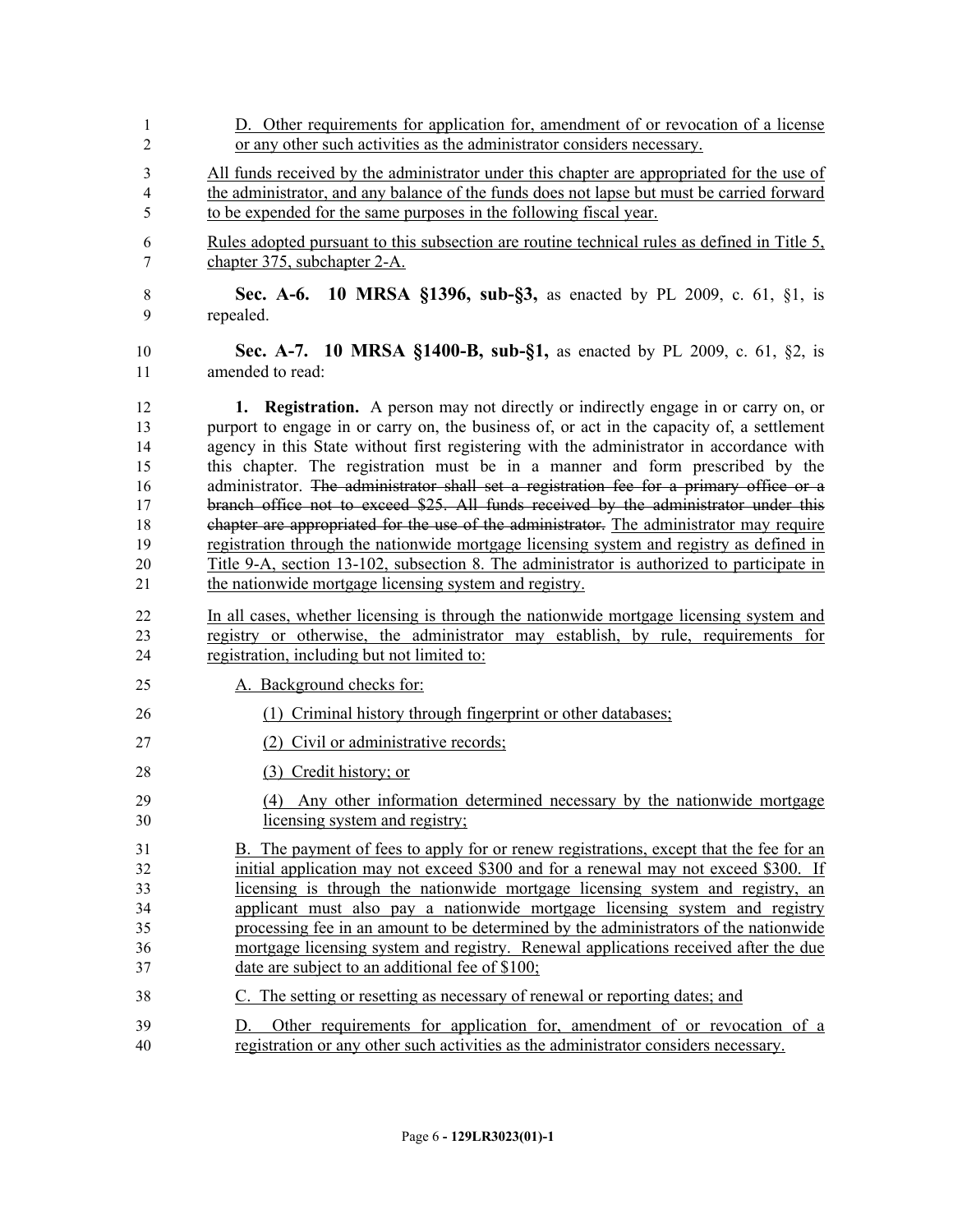| 1              | All funds received by the administrator under this chapter are appropriated for the use of   |
|----------------|----------------------------------------------------------------------------------------------|
| $\overline{2}$ | the administrator, and any balance of the funds does not lapse but must be carried forward   |
| 3              | to be expended for the same purposes in the following fiscal year.                           |
| 4              | Rules adopted pursuant to this subsection are routine technical rules as defined in Title 5, |
| 5              | chapter 375, subchapter 2-A.                                                                 |
| 6              | Sec. A-8. 10 MRSA §1400-B, sub-§3, as enacted by PL 2009, c. 61, §2, is                      |
| $\tau$         | amended to read:                                                                             |
| 8              | <b>3. Renewal.</b> On or before April 30th of each year, a settlement agency registered      |
| 9              | under this chapter shall pay an annual renewal fee of \$25 as determined pursuant to         |
| 10             | subsection 1 and shall file with the administrator a renewal form containing such            |
| 11             | information as the administrator may require.                                                |
| 12             | Sec. A-9. 10 MRSA §1495-D, sub-§1-A is enacted to read:                                      |
| 13             | 1-A. License requirements; fees. The administrator may require licensing under               |
| 14             | this section through the nationwide mortgage licensing system and registry as defined in     |
| 15             | Title 9-A, section 13-102, subsection 8. The administrator is authorized to participate in   |
| 16             | the nationwide mortgage licensing system and registry.                                       |
| 17             | In all cases, whether licensing is through the nationwide mortgage licensing system and      |
| 18             | registry or otherwise, the administrator may establish, by rule, requirements for licensing, |
| 19             | including but not limited to:                                                                |
| 20             | A. Background checks for:                                                                    |
| 21             | (1) Criminal history through fingerprint or other databases;                                 |
| 22             | (2) Civil or administrative records;                                                         |
| 23             | (3) Credit history; or                                                                       |
| 24             | (4) Any other information determined necessary by the nationwide mortgage                    |
| 25             | licensing system and registry;                                                               |
| 26             | B. The payment of fees to apply for or renew licenses, except that the fee for an            |
| 27             | initial application may not exceed $$1,200$ and for a renewal may not exceed $$1,200$ .      |
| 28             | If licensing is through the nationwide mortgage licensing system and registry, an            |
| 29             | applicant must also pay a nationwide mortgage licensing system and registry                  |
| 30             | processing fee in an amount to be determined by the administrators of the nationwide         |
| 31             | mortgage licensing system and registry. Renewal applications received after the due          |
| 32             | date are subject to an additional fee of \$100;                                              |
| 33             | C. The setting or resetting as necessary of renewal or reporting dates; and                  |
| 34             | D. Other requirements for application for, amendment of or revocation of a license           |
| 35             | or any other such activities as the administrator considers necessary.                       |
| 36             | The aggregate of license fees and other fees and assessments provided for by this chapter    |
| 37             | is appropriated for the use of the administrator. Any balance of these funds does not        |
| 38             | lapse but must be carried forward to be expended for the same purpose in the following       |
| 39             | fiscal year.                                                                                 |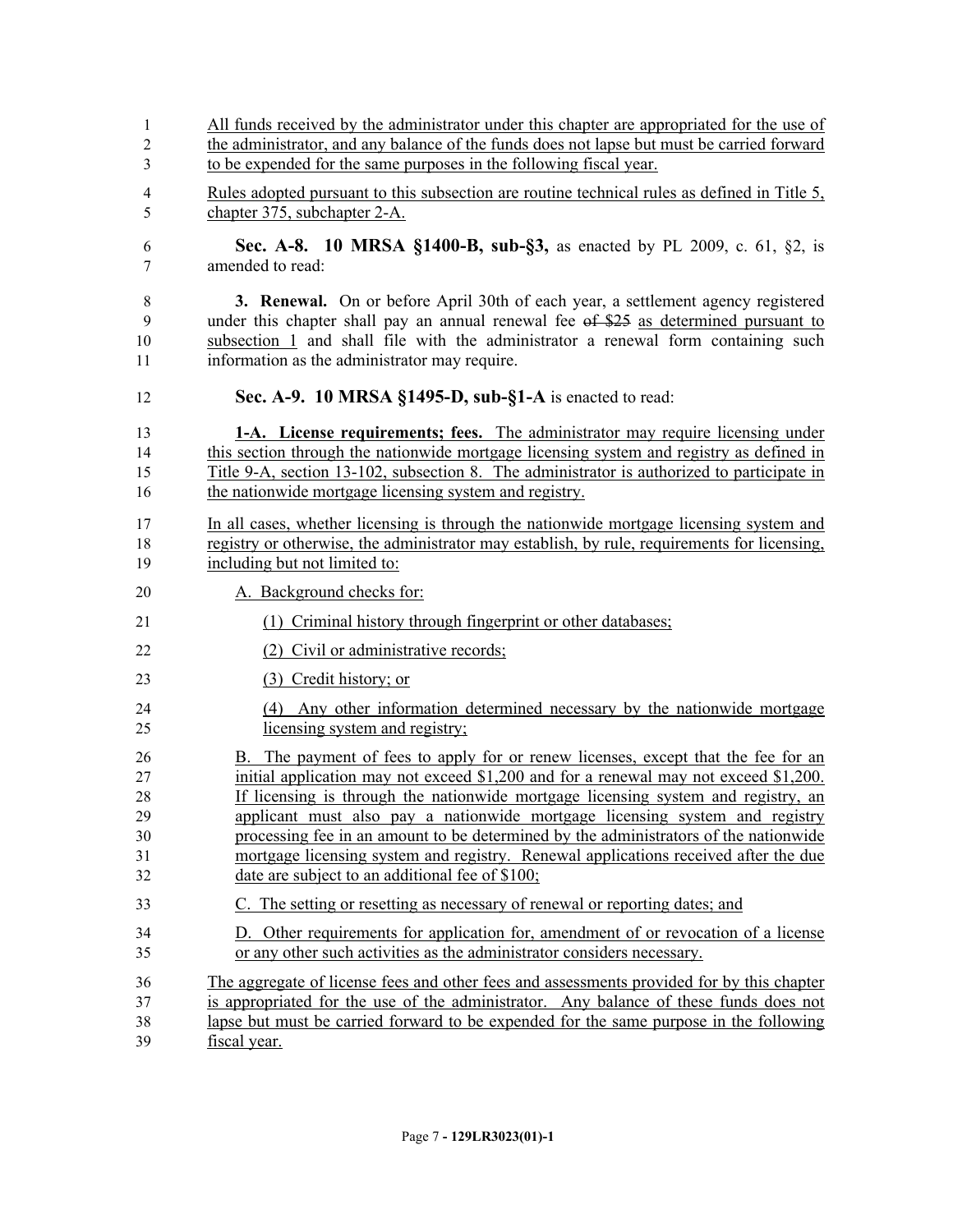- Rules adopted pursuant to this subsection are routine technical rules as defined in Title 5, chapter 375, subchapter 2-A.
- **Sec. A-10. 10 MRSA §1495-D, sub-§4,** as repealed and replaced by PL 2011, c. 308, §5, is repealed.
- **Sec. A-11. 10 MRSA §1500-H, sub-§6,** as repealed and replaced by PL 2017, c. 6 475, Pt. A,  $\S$ 13, is amended to read:

 **6. Enforcement.** The superintendent may require the filing of notification by an administrator pursuant to Title 9-A, section 6-202 and section 6-203, subsection 1. The superintendent may require the filing of waivers in use by an administrator. Upon request by the superintendent, an administrator shall annually file a record of waivers 11 administered by the administrator.

 The superintendent may take action that is necessary or appropriate to enforce the provisions of this chapter and to protect borrowers who hold waivers in this State. In cases in which a credit union or financial institution authorized to do business in this State, as defined in Title 9-B, section 131, subsections 12-A and 17-A, is a creditor, the Superintendent of Financial Institutions is responsible for enforcement. After notice and opportunity for hearing, the superintendent may:

 A. Order the creditor, administrator or any other person not in compliance with this chapter to cease and desist from further waiver-related operations that are in violation of this chapter; and

 B. Impose a penalty of not more than \$500 per violation and not more than \$10,000 in the aggregate for all violations of a similar nature. For purposes of this paragraph, violations must be considered of a similar nature if the violations consist of the same or a similar course of conduct, action or practice, irrespective of the number of times the conduct, action or practice that is determined to be a violation of this chapter occurred.

**Sec. A-12. 10 MRSA §1500-H, sub-§6-A** is enacted to read:

 **6-A. Registration; fees.** The superintendent may require registration of an administrator that may include use of the nationwide mortgage licensing system and registry as defined in Title 9-A, section 13-102, subsection 8. The administrator is authorized to participate in the nationwide mortgage licensing system and registry.

- In all cases, whether registration is through the nationwide mortgage licensing system and registry or otherwise, the administrator may establish, by rule, requirements for registration, including but not limited to:
- A. Background checks for:
- (1) Criminal history through fingerprint or other databases;
- (2) Civil or administrative records;
- (3) Credit history; or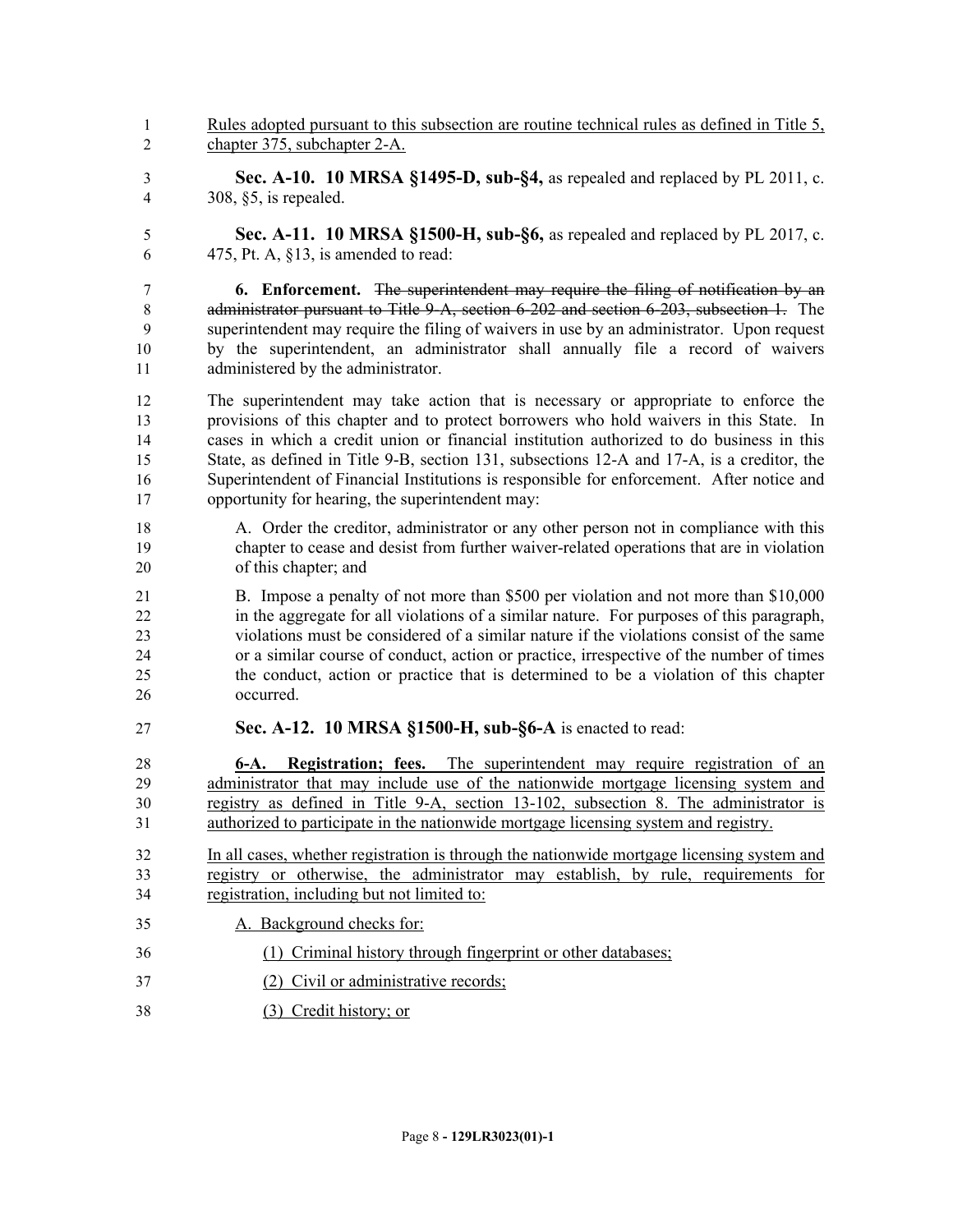| 1           | (4) Any other information determined necessary by the nationwide mortgage                                                                                            |
|-------------|----------------------------------------------------------------------------------------------------------------------------------------------------------------------|
| 2           | licensing system and registry;                                                                                                                                       |
| 3           | B. The payment of fees to apply for or renew registrations, except that the fee for an                                                                               |
| 4           | initial application may not exceed \$300 and for a renewal may not exceed \$300. If                                                                                  |
| 5           | registration is through the nationwide mortgage licensing system and registry, an                                                                                    |
| 6           | applicant must also pay a nationwide mortgage licensing system and registry                                                                                          |
| $\tau$      | processing fee in an amount to be determined by the administrators of the nationwide                                                                                 |
| $\,$ 8 $\,$ | mortgage licensing system and registry. Renewal applications received after the due                                                                                  |
| 9           | date are subject to an additional fee of \$100;                                                                                                                      |
| 10          | C. The setting or resetting as necessary of renewal or reporting dates; and                                                                                          |
| 11<br>12    | Other requirements for application for, amendment of or revocation of a<br>D.<br>registration or any other such activities as the administrator considers necessary. |
| 13          | Rules adopted pursuant to this subsection are routine technical rules as defined in Title 5,                                                                         |
| 14          | chapter 375, subchapter 2-A.                                                                                                                                         |
| 15          | Sec. A-13. 10 MRSA §1500-H, sub-§7, ¶B, as repealed and replaced by PL                                                                                               |
| 16          | 2017, c. 475, Pt. A, §13, is amended to read:                                                                                                                        |
| 17          | B. Subsection 2, paragraph C and subsections 4 and, 6 and 6-A are not applicable to                                                                                  |
| 18          | a waiver offered in connection with a retail installment sale associated with a                                                                                      |
| 19          | commercial transaction.                                                                                                                                              |
| 20          | Sec. A-14. 32 MRSA §6103, sub-§3 is enacted to read:                                                                                                                 |
| 21          | 3. Nationwide mortgage licensing system and registry. The administrator may                                                                                          |
| 22          | require licensing under this section through the nationwide mortgage licensing system                                                                                |
| 23          | and registry as defined in Title 9-A, section 13-102, subsection 8. The administrator is                                                                             |
| 24          | authorized to participate in the nationwide mortgage licensing system and registry.                                                                                  |
| 25          | Sec. A-15. 32 MRSA §6103, sub-§4 is enacted to read:                                                                                                                 |
| 26          | 4. License requirements; fees. In all cases, whether licensing is through the                                                                                        |
| 27          | nationwide mortgage licensing system and registry or otherwise, the administrator may                                                                                |
| 28          | establish, by rule, requirements for licensing under this section, including but not limited                                                                         |
| 29          | to:                                                                                                                                                                  |
| 30          | A. Background checks for:                                                                                                                                            |
| 31          | (1) Criminal history through fingerprint or other databases;                                                                                                         |
| 32          | (2) Civil or administrative records;                                                                                                                                 |
| 33          | (3) Credit history; or                                                                                                                                               |
| 34          | (4) Any other information determined necessary by the nationwide mortgage                                                                                            |
| 35          | licensing system and registry;                                                                                                                                       |
| 36          | B. The payment of fees to apply for or renew licenses, except that the fee for an                                                                                    |
| 37          | initial application may not exceed $$1,200$ and for a renewal may not exceed $$1,000$ .                                                                              |
| 38          | If licensing is through the nationwide mortgage licensing system and registry, an                                                                                    |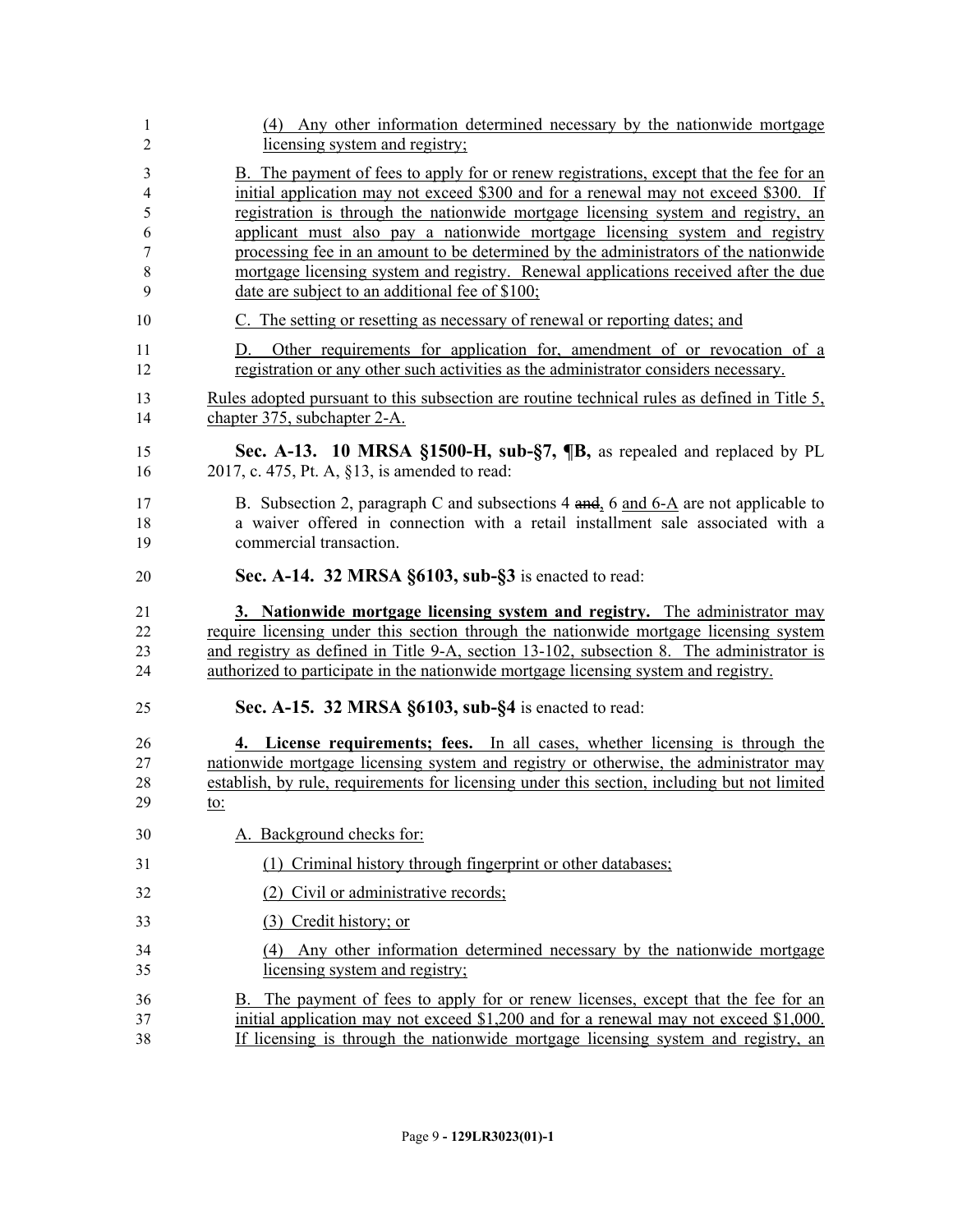| $\mathbf{1}$   | applicant must also pay a nationwide mortgage licensing system and registry                                                                                             |
|----------------|-------------------------------------------------------------------------------------------------------------------------------------------------------------------------|
| $\sqrt{2}$     | processing fee in an amount to be determined by the administrators of the nationwide                                                                                    |
| 3              | mortgage licensing system and registry. Renewal applications received after the due                                                                                     |
| $\overline{4}$ | date are subject to an additional fee of \$100;                                                                                                                         |
| 5              | C. The setting or resetting as necessary of renewal or reporting dates; and                                                                                             |
| 6              | D. Other requirements for application for, amendment of or revocation of a license                                                                                      |
| 7              | or any other such activities as the administrator considers necessary.                                                                                                  |
| 8              | In addition, the application or renewal application must be accompanied by a registration                                                                               |
| 9              | fee of \$50 for each authorized delegate designated by the licensee, up to a maximum of                                                                                 |
| 10             | \$2,500.                                                                                                                                                                |
| 11             | <u>Rules adopted pursuant to this subsection are routine technical rules as defined in Title 5,</u>                                                                     |
| 12             | chapter 375, subchapter 2-A.                                                                                                                                            |
| 13             | <b>Sec. A-16. 32 MRSA §6108, as enacted by PL 1997, c. 155, Pt. A, §2, is repealed.</b>                                                                                 |
| 14             | Sec. A-17. 32 MRSA §6110, sub-§1, as enacted by PL 1997, c. 155, Pt. A, §2, is                                                                                          |
| 15             | repealed.                                                                                                                                                               |
| 16             | Sec. A-18. 32 MRSA §6110, sub-§2, as enacted by PL 1997, c. 155, Pt. A, §2, is                                                                                          |
| 17             | amended to read:                                                                                                                                                        |
| 18             | 2. Annual report. The renewal fee established pursuant to section 6103, subsection                                                                                      |
| 19             | 4 must be accompanied by a report in a form prescribed by the administrator. The form                                                                                   |
| 20             | must be sent by the administrator to each licensee no later than 3 months immediately                                                                                   |
| 21             | preceding the date established by the administrator for license renewal. The licensee                                                                                   |
| 22             | must include the following in its annual renewal report:                                                                                                                |
| 23             | A. A copy of its most recent audited annual financial statement, including balance                                                                                      |
| 24             | sheet, statement of income or loss, statement of changes in shareholder's equity and                                                                                    |
| 25             | statement of changes in financial position. With the approval of the administrator, in                                                                                  |
| 26             | the case of a licensee that is a wholly owned subsidiary of another corporation, the                                                                                    |
| 27             | consolidated audited annual financial statement of the parent corporation may be filed                                                                                  |
| 28             | in lieu of the licensee's audited annual financial statement;                                                                                                           |
| 29             | B. For the most recent quarter for which data are available prior to the date of the                                                                                    |
| 30             | filing of the renewal application, but in no event more than 120 days prior to the                                                                                      |
| 31             | renewal date, the number of payment instruments sold by the licensee in the State, the                                                                                  |
| 32             | dollar amount of those instruments and the dollar amount of those instruments                                                                                           |
| 33             | currently outstanding;                                                                                                                                                  |
| 34             | C. Any material changes to any of the information submitted by the licensee on its                                                                                      |
| 35             | original application that have not previously been reported to the administrator on                                                                                     |
| 36             | any other report required to be filed under this subchapter; and                                                                                                        |
| 37<br>38       | A list of the locations within this State at which business regulated by this<br>D.<br>subchapter is being conducted by either the licensee or its authorized delegate. |
| 39             | The administrator is authorized, for good cause shown, to waive any requirement of this                                                                                 |
| 40             | subsection with respect to any renewal application or to permit a renewal applicant to                                                                                  |
|                |                                                                                                                                                                         |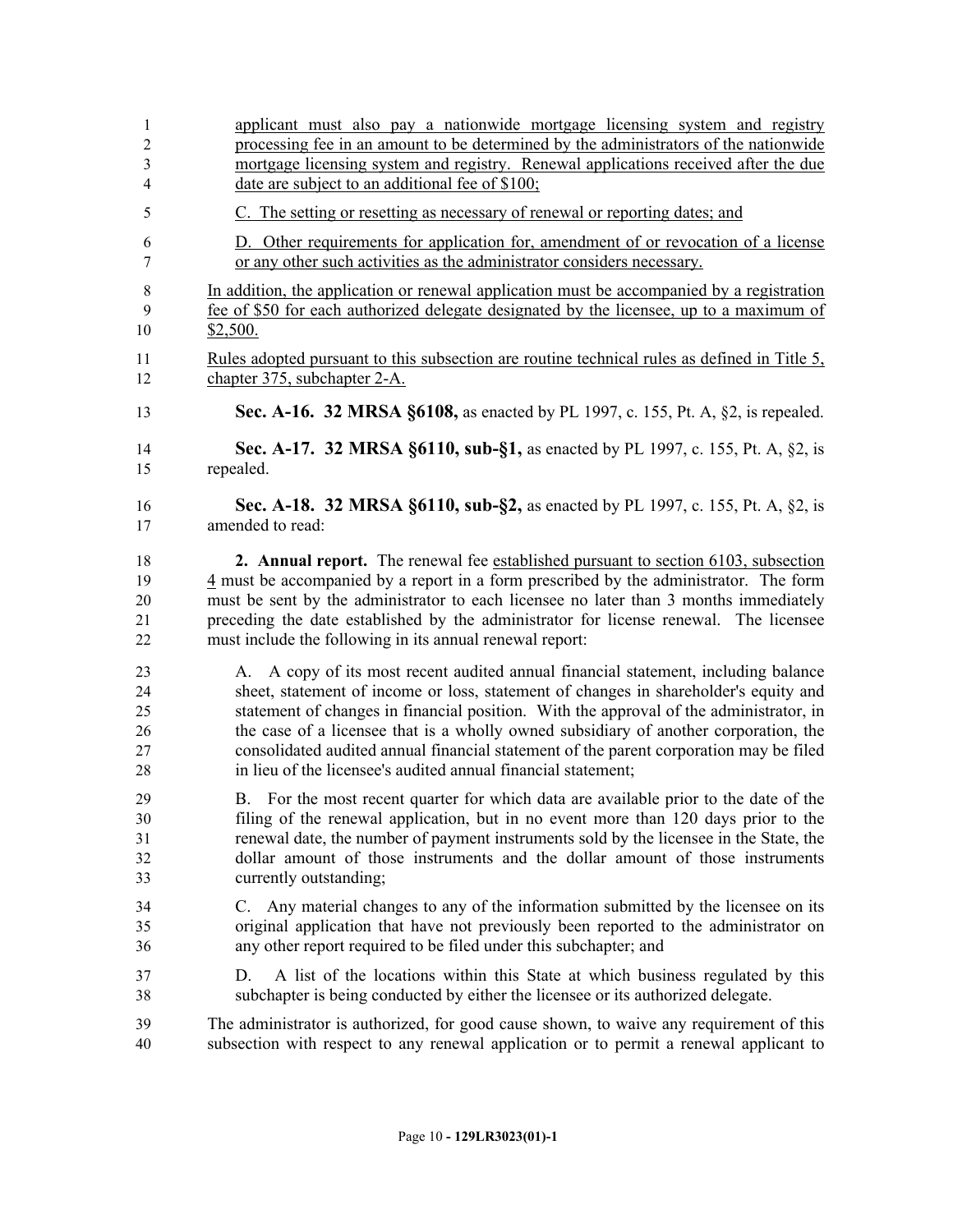- submit substituted information in its renewal application in lieu of the information required by this subsection.
- **Sec. A-19. 32 MRSA §6110, sub-§3,** as enacted by PL 1997, c. 155, Pt. A, §2, is amended to read:

 **3. Suspension.** A licensee that has not filed a renewal report or paid its renewal fee established pursuant to section 6103, subsection 4 by the renewal filing deadline and has not been granted an extension of time to do so by the administrator must be notified by the administrator, in writing, that its license is suspended. At the licensee's request, the suspension may be stayed, and a hearing will be scheduled, at which time the licensee will be required to show cause why its license should not be suspended pending compliance with these requirements.

 **Sec. A-20. 32 MRSA §6133, sub-§2,** as enacted by PL 1997, c. 155, Pt. A, §2, is amended to read:

 **2. Additional locations.** A registrant may conduct its business in this State at one or more locations, directly or indirectly owned, or through one or more authorized delegates, 16 subject to the additional requirements set forth in this section 6137.

**Sec. A-21. 32 MRSA §6133, sub-§3** is enacted to read:

 **3. Nationwide mortgage licensing system and registry.** The administrator may require registration under this section through the nationwide mortgage licensing system and registry as defined in Title 9-A, section 13-102, subsection 8. The administrator is authorized to participate in the nationwide mortgage licensing system and registry.

**Sec. A-22. 32 MRSA §6133, sub-§4** is enacted to read:

 **4. Registration requirements; fees.** In all cases, whether registration is through the nationwide mortgage licensing system and registry or otherwise, the administrator may establish, by rule or order, requirements for registration under this section, including but not limited to:

- A. Background checks for:
- (1) Criminal history through fingerprint or other databases;
- 29 (2) Civil or administrative records;
- (3) Credit history; or
- (4) Any other information determined necessary by the nationwide mortgage licensing system and registry;
- B. The payment of fees to apply for or renew registrations, including for locations other than the applicant's main office location, except that the fee for an initial application may not exceed \$500 and for a renewal may not exceed \$500. If registration is through the nationwide mortgage licensing system and registry, an applicant must also pay a nationwide mortgage licensing system and registry processing fee in an amount to be determined by the administrators of the nationwide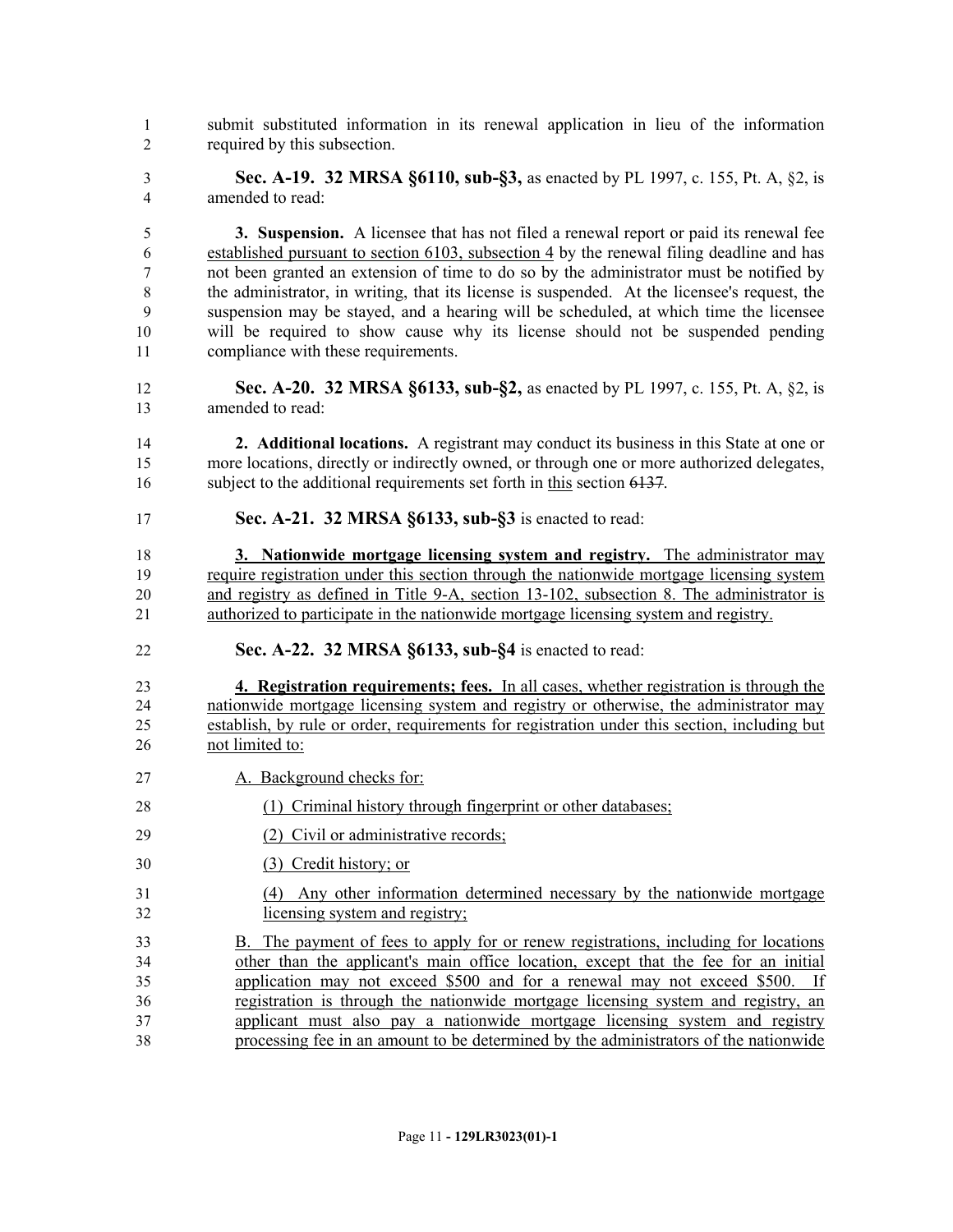- mortgage licensing system and registry. Renewal applications received after the due 2 date are subject to an additional fee of \$100;
- C. The setting or resetting as necessary of renewal or reporting dates; and
- D. Other requirements for application for, amendment of or revocation of a registration or any other such activities as the administrator considers necessary.

 The aggregate of all fees, including those provided for by this section and in section 6140, is appropriated for the use of the administrator. Any balance of the funds does not lapse but must be carried forward to be expended for the same purposes in the following fiscal year.

- Rules adopted pursuant to this subsection are routine technical rules as defined in Title 5, chapter 375, subchapter 2-A.
- **Sec. A-23. 32 MRSA §6137,** as enacted by PL 1997, c. 155, Pt. A, §2, is repealed.

 **Sec. A-24. 32 MRSA §6173,** as amended by PL 2009, c. 243, §4, is further amended to read:

**§6173. Registration and annual reregistration**

 **2. Registration and reregistration.** An organization desiring to act, or continue to act, as a debt management service provider shall apply to the administrator for registration or reregistration in accordance with this chapter. The application must be in a form prescribed by the administrator. The administrator may refuse the application if it contains erroneous or incomplete information. A registration may not be issued unless the administrator, upon investigation, finds that the financial soundness and responsibility, insurance coverage, consumer education programs and services component, character and fitness of the applicant and, when applicable, its partners, officers or directors, warrant belief that the business will be operated honestly and fairly 25 within the purposes of this chapter. The initial application for registration may be filed at any time and must include a fee of \$500. A registration or reregistration under this chapter expires on December 31st of the year approved. An annual reregistration application must be filed by December 1st of each year for the following year and must 29 include a fee of \$250.

 **2-A. Separate registration required.** A separate registration is required for each place of business. An application fee of \$250 must accompany an application for registration for a place of business other than that of the first registered location of the registrant.

- **2-B. Registration requirements; fees.** The administrator may require registration under this section through the nationwide mortgage licensing system and registry as defined in Title 9-A, section 13-102, subsection 8. The administrator is authorized to participate in the nationwide mortgage licensing system and registry.
- In all cases, whether registration is through the nationwide mortgage licensing system and registry or otherwise, the administrator may establish, by rule, requirements for registration, including but not limited to: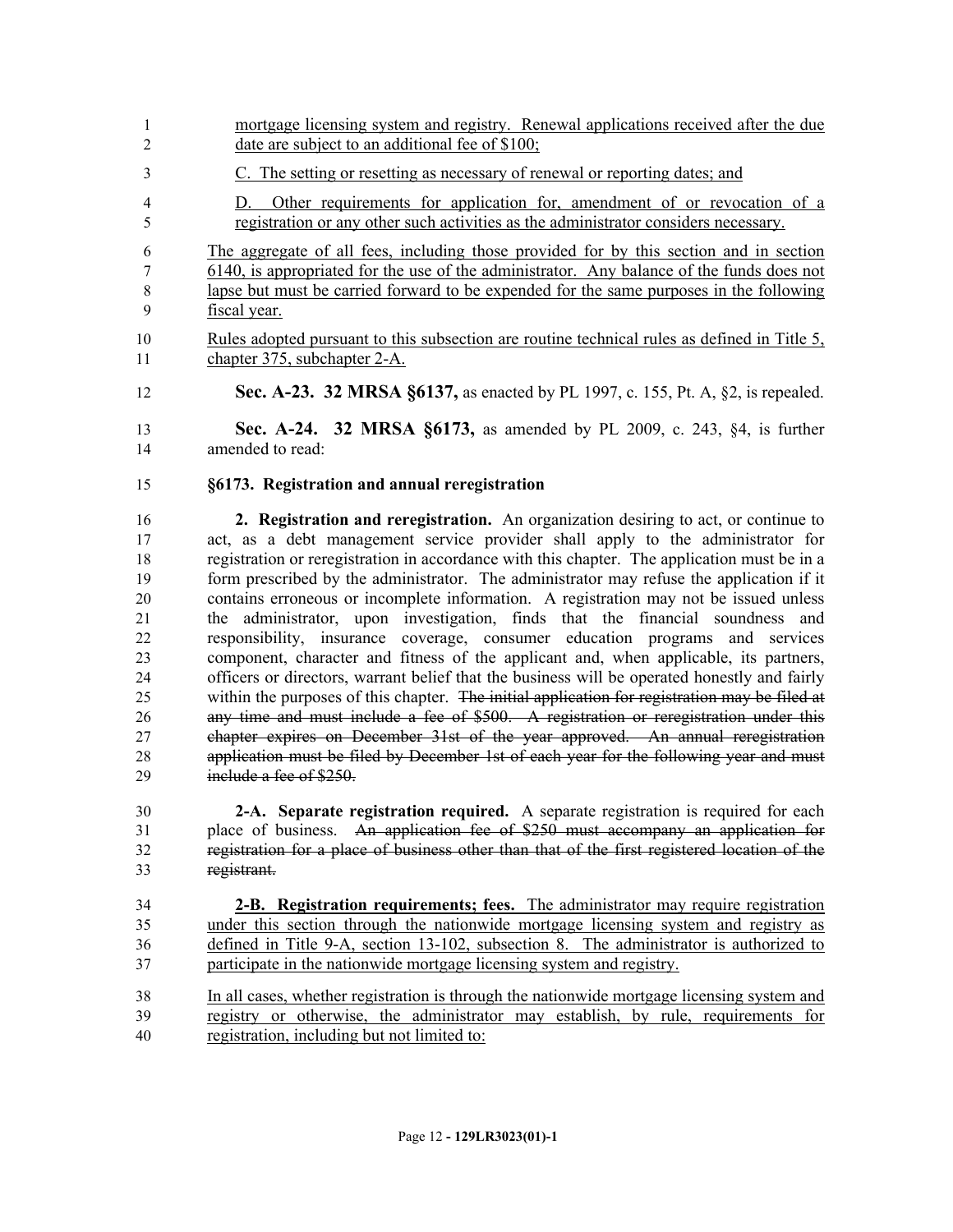| 1                                                        | A. Background checks for:                                                                                                                                                                                                                                                                                                                                                                                                                                                                                                                                                                                                                                                                                                                                                                                                                                                               |
|----------------------------------------------------------|-----------------------------------------------------------------------------------------------------------------------------------------------------------------------------------------------------------------------------------------------------------------------------------------------------------------------------------------------------------------------------------------------------------------------------------------------------------------------------------------------------------------------------------------------------------------------------------------------------------------------------------------------------------------------------------------------------------------------------------------------------------------------------------------------------------------------------------------------------------------------------------------|
| $\overline{2}$                                           | (1) Criminal history through fingerprint or other databases;                                                                                                                                                                                                                                                                                                                                                                                                                                                                                                                                                                                                                                                                                                                                                                                                                            |
| 3                                                        | (2) Civil or administrative records;                                                                                                                                                                                                                                                                                                                                                                                                                                                                                                                                                                                                                                                                                                                                                                                                                                                    |
| 4                                                        | (3) Credit history; or                                                                                                                                                                                                                                                                                                                                                                                                                                                                                                                                                                                                                                                                                                                                                                                                                                                                  |
| 5<br>6                                                   | (4) Any other information determined necessary by the nationwide mortgage<br>licensing system and registry;                                                                                                                                                                                                                                                                                                                                                                                                                                                                                                                                                                                                                                                                                                                                                                             |
| 7<br>8<br>9<br>10<br>11<br>12<br>13                      | B. The payment of fees to apply for or renew registrations, except that the fee for an<br>initial application may not exceed \$800 and for a renewal may not exceed \$600. If<br>registration is through the nationwide mortgage licensing system and registry, an<br>applicant must also pay a nationwide mortgage licensing system and registry<br>processing fee in an amount to be determined by the administrators of the nationwide<br>mortgage licensing system and registry. Renewal applications received after the due<br>date are subject to an additional fee of \$100;                                                                                                                                                                                                                                                                                                     |
| 14                                                       | C. The setting or resetting as necessary of renewal or reporting dates; and                                                                                                                                                                                                                                                                                                                                                                                                                                                                                                                                                                                                                                                                                                                                                                                                             |
| 15<br>16                                                 | Other requirements for application for, amendment of or revocation of a<br>D.<br>registration or any other such activities as the administrator considers necessary.                                                                                                                                                                                                                                                                                                                                                                                                                                                                                                                                                                                                                                                                                                                    |
| 17<br>18<br>19<br>20<br>21<br>22<br>23<br>24<br>25<br>26 | 3. Action on registration application. The administrator shall take action on an<br>application within 30 days after the administrator has accepted the application as<br>complete. Upon written request, the applicant is entitled to a hearing on the question of<br>the applicant's qualifications for registration if the administrator has notified the applicant<br>in writing that the application has been denied or the administrator has not issued a<br>registration within 30 days after the application for the registration was accepted as<br>complete by the administrator. A request for a hearing may not be made more than 60<br>days after the application was accepted as complete or the administrator has mailed a<br>written notice to the applicant stating that the application has been denied and stating the<br>reasons for the denial of the application. |
| 27<br>28                                                 | Rules adopted pursuant to this section are routine technical rules as defined in Title 5,<br>chapter 375, subchapter 2-A.                                                                                                                                                                                                                                                                                                                                                                                                                                                                                                                                                                                                                                                                                                                                                               |
| 29<br>30                                                 | Sec. A-25. 32 MRSA §6193, as enacted by PL 2007, c. 596, §1, is amended to<br>read:                                                                                                                                                                                                                                                                                                                                                                                                                                                                                                                                                                                                                                                                                                                                                                                                     |
| 31                                                       | §6193. License required; license requirements; fees                                                                                                                                                                                                                                                                                                                                                                                                                                                                                                                                                                                                                                                                                                                                                                                                                                     |
| 32<br>33<br>34<br>35<br>36<br>37<br>38<br>39<br>40       | A foreclosure purchaser may not engage in the business of foreclosure purchasing in<br>this State without first obtaining a license from the administrator, except that a supervised<br>financial organization as defined in Title 9-A, section 1-301, subsection 38-A is not<br>required to be licensed. The requirements for obtaining a license under this chapter must<br>be substantially similar to the requirements for a supervised lender license as provided in<br>Title 9-A, section 2-301. The administrator may require licensing through the nationwide<br>mortgage licensing system and registry as defined in Title 9-A, section 13-102,<br>subsection 8. The administrator is authorized to participate in the nationwide mortgage<br>licensing system and registry.                                                                                                   |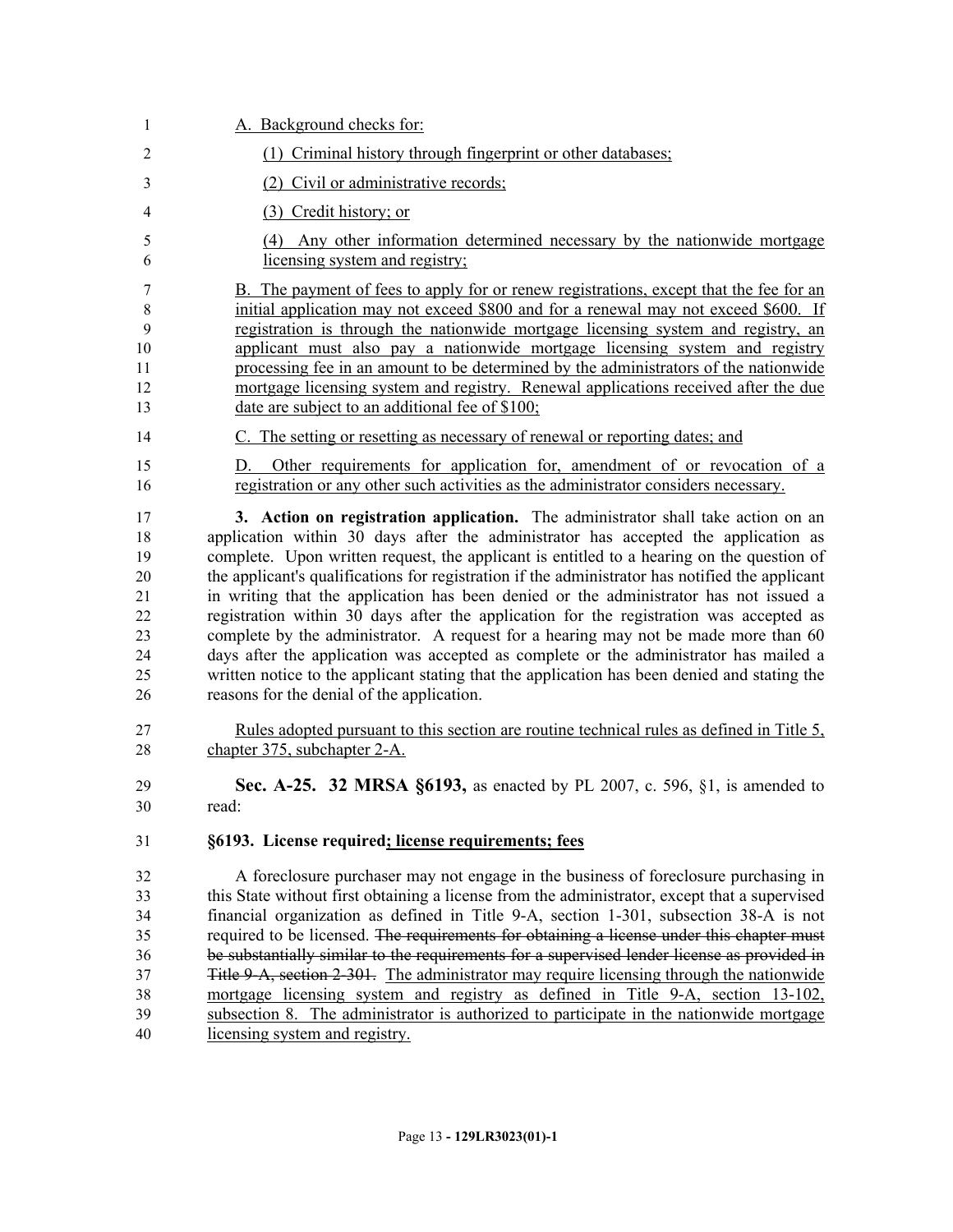| $\mathbf{1}$<br>$\overline{2}$         | In all cases, whether licensing is through the nationwide mortgage licensing system<br>and registry or otherwise, the administrator may establish, by rule or order, requirements                                                                                                                                                                                                                                                                                                                                                                                                                                                                            |
|----------------------------------------|--------------------------------------------------------------------------------------------------------------------------------------------------------------------------------------------------------------------------------------------------------------------------------------------------------------------------------------------------------------------------------------------------------------------------------------------------------------------------------------------------------------------------------------------------------------------------------------------------------------------------------------------------------------|
| 3                                      | for licensing, including but not limited to:                                                                                                                                                                                                                                                                                                                                                                                                                                                                                                                                                                                                                 |
| 4                                      | 1. Background checks. Background checks for:                                                                                                                                                                                                                                                                                                                                                                                                                                                                                                                                                                                                                 |
| 5                                      | A. Criminal history through fingerprint or other databases;                                                                                                                                                                                                                                                                                                                                                                                                                                                                                                                                                                                                  |
| 6                                      | B. Civil or administrative records;                                                                                                                                                                                                                                                                                                                                                                                                                                                                                                                                                                                                                          |
| 7                                      | C. Credit history; or                                                                                                                                                                                                                                                                                                                                                                                                                                                                                                                                                                                                                                        |
| 8<br>9                                 | Any other information determined necessary by the nationwide mortgage<br>D.<br>licensing system and registry;                                                                                                                                                                                                                                                                                                                                                                                                                                                                                                                                                |
| 10<br>11<br>12<br>13<br>14<br>15<br>16 | 2. Fees. The payment of fees to apply for or renew licenses, except that the fee for<br>an initial application may not exceed \$1,000 and for a renewal may not exceed \$600. If<br>licensing is through the nationwide mortgage licensing system and registry, an applicant<br>must also pay a nationwide mortgage licensing system and registry processing fee in an<br>amount to be determined by the administrators of the nationwide mortgage licensing<br>system and registry. Renewal applications received after the due date are subject to an<br>additional fee of \$100;                                                                          |
| 17                                     | 3. Dates. The setting or resetting as necessary of renewal or reporting dates; and                                                                                                                                                                                                                                                                                                                                                                                                                                                                                                                                                                           |
| 18<br>19<br>20<br>21<br>22             | 4. Other requirements. Other requirements for application for, amendment of or<br>revocation of a license or any other such activities as the administrator considers<br>necessary.<br>Rules adopted pursuant to this section are routine technical rules as defined in Title 5,<br>chapter 375, subchapter 2-A.                                                                                                                                                                                                                                                                                                                                             |
| 23<br>24                               | Sec. A-26. 32 MRSA §11031, sub-§2, as amended by PL 2009, c. 243, §6, is<br>further amended to read:                                                                                                                                                                                                                                                                                                                                                                                                                                                                                                                                                         |
| 25                                     | 2. Licenses. Licenses granted by the superintendent under this section are for a                                                                                                                                                                                                                                                                                                                                                                                                                                                                                                                                                                             |
| 26<br>27<br>28<br>29<br>30<br>31<br>32 | period of 2 years and expire on July 31st or at such other times as the superintendent may<br>designate. Each license may be renewed biennially as long as the superintendent regards<br>the business as responsible and safe, but in all cases terminate unless renewed by the<br>expiration date. Each license must plainly state the name and business address of the<br>licensee and be posted in a conspicuous place in the office where the business is<br>transacted. The fee for each biennial license is \$600. When the unexpired license term of<br>an applicant is or will be less than one year at a time of licensure, the license fee may not |
| 33                                     | exceed 1/2 the biennial license fee. If a licensee desires to carry on business in more than                                                                                                                                                                                                                                                                                                                                                                                                                                                                                                                                                                 |
| 34                                     | one place, the licensee shall procure a branch office license for each additional place<br>where the business is to be conducted. The fee for each biennial branch office license is                                                                                                                                                                                                                                                                                                                                                                                                                                                                         |
| 35<br>36                               | \$300. Notwithstanding other remedies available under this chapter, applications received                                                                                                                                                                                                                                                                                                                                                                                                                                                                                                                                                                    |
| 37                                     | after the due date are subject to an additional fee of \$100. The administrator may require                                                                                                                                                                                                                                                                                                                                                                                                                                                                                                                                                                  |
| 38                                     | licensing through the nationwide mortgage licensing system and registry as defined in                                                                                                                                                                                                                                                                                                                                                                                                                                                                                                                                                                        |
| 39<br>40                               | <u>Title 9-A, section 13-102, subsection 8. The administrator is authorized to participate in</u><br>the nationwide mortgage licensing system and registry.                                                                                                                                                                                                                                                                                                                                                                                                                                                                                                  |
|                                        |                                                                                                                                                                                                                                                                                                                                                                                                                                                                                                                                                                                                                                                              |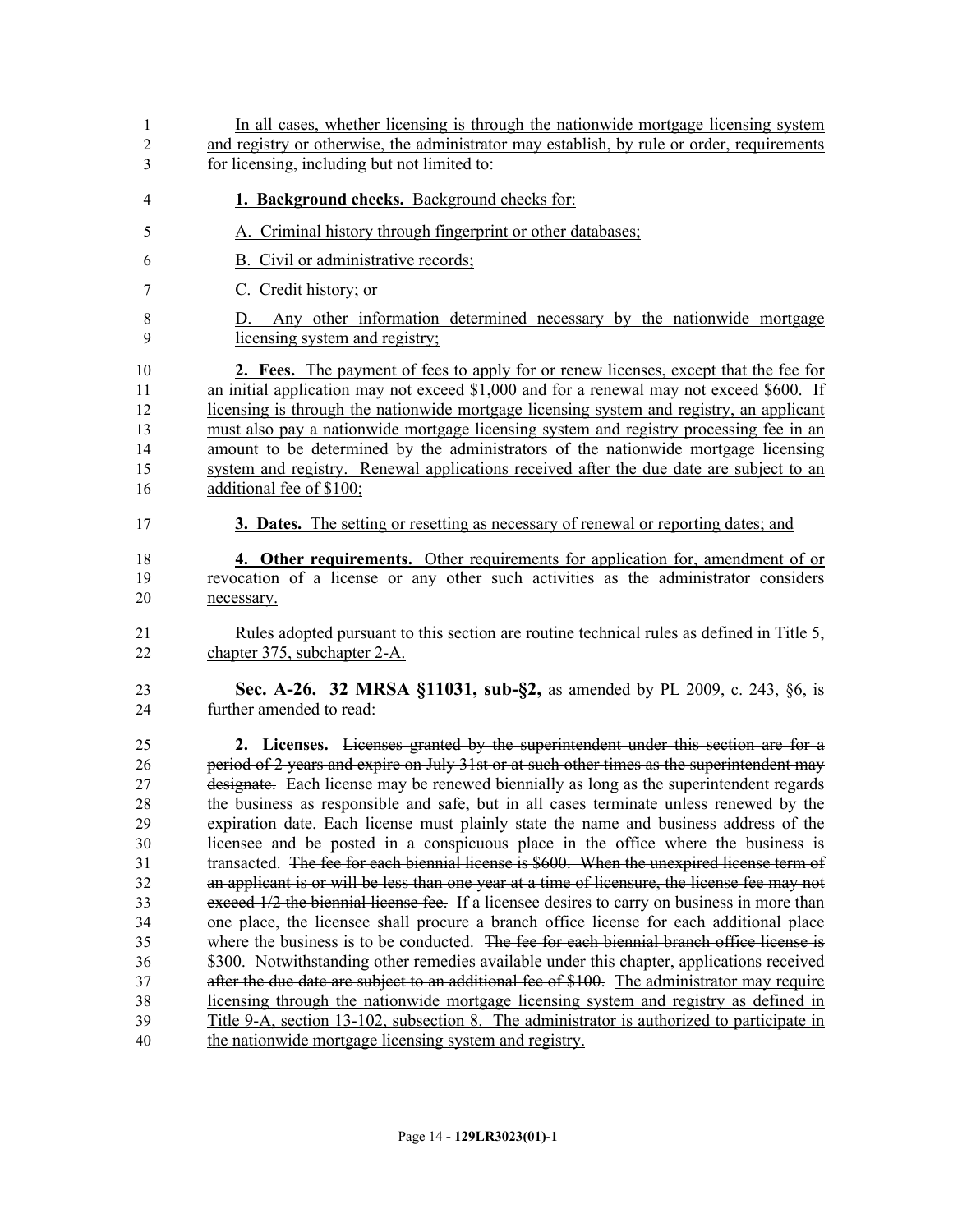| $\mathbf{1}$<br>$\overline{2}$<br>3          | In all cases, whether licensing is through the nationwide mortgage licensing system and<br>registry or otherwise, the administrator may establish, by rule or order, requirements for<br>licensing, including but not limited to:                                                                                                                                                                                                                                                                                                                                                                                                                                   |
|----------------------------------------------|---------------------------------------------------------------------------------------------------------------------------------------------------------------------------------------------------------------------------------------------------------------------------------------------------------------------------------------------------------------------------------------------------------------------------------------------------------------------------------------------------------------------------------------------------------------------------------------------------------------------------------------------------------------------|
| $\overline{4}$                               | A. Background checks for:                                                                                                                                                                                                                                                                                                                                                                                                                                                                                                                                                                                                                                           |
| 5                                            | (1) Criminal history through fingerprint or other databases;                                                                                                                                                                                                                                                                                                                                                                                                                                                                                                                                                                                                        |
| 6                                            | (2) Civil or administrative records;                                                                                                                                                                                                                                                                                                                                                                                                                                                                                                                                                                                                                                |
| 7                                            | (3) Credit history; or                                                                                                                                                                                                                                                                                                                                                                                                                                                                                                                                                                                                                                              |
| 8<br>9                                       | (4) Any other information determined necessary by the nationwide mortgage<br>licensing system and registry;                                                                                                                                                                                                                                                                                                                                                                                                                                                                                                                                                         |
| 10<br>11<br>12<br>13<br>14<br>15<br>16       | B. The payment of fees to apply for or renew licenses, except that the fee for an<br>initial application may not exceed \$800 and for a renewal may not exceed \$500. If<br>licensing is through the nationwide mortgage licensing system and registry, an<br>applicant must also pay a nationwide mortgage licensing system and registry<br>processing fee in an amount to be determined by the administrators of the nationwide<br>mortgage licensing system and registry. Renewal applications received after the due<br>date are subject to an additional fee of \$100;                                                                                         |
| 17                                           | C. The setting or resetting as necessary of renewal or reporting dates; and                                                                                                                                                                                                                                                                                                                                                                                                                                                                                                                                                                                         |
| 18<br>19                                     | D. Other requirements for application for, amendment of or revocation of a license<br>or any other such activities as the administrator considers necessary.                                                                                                                                                                                                                                                                                                                                                                                                                                                                                                        |
| 20<br>21                                     | Rules adopted pursuant to this subsection are routine technical rules as defined in Title 5,<br>chapter 375, subchapter 2-A.                                                                                                                                                                                                                                                                                                                                                                                                                                                                                                                                        |
| 22<br>23                                     | <b>Sec. A-27. 32 MRSA §14053, as amended by PL 1997, c. 29, §1, is further</b><br>amended to read:                                                                                                                                                                                                                                                                                                                                                                                                                                                                                                                                                                  |
| 24                                           | §14053. Registration process requirements                                                                                                                                                                                                                                                                                                                                                                                                                                                                                                                                                                                                                           |
| 25<br>26<br>27<br>28<br>29<br>30<br>31<br>32 | <b>1. Statement.</b> Except as otherwise provided in this section, each employee leasing<br>company required to be registered under section 14052 shall provide the superintendent<br>with information required by the superintendent on forms that the superintendent<br>At a minimum, employee leasing companies shall provide the following<br>specifies.<br>The superintendent may require registration through the nationwide<br>information:<br>mortgage licensing system and registry as defined in Title 9-A, section 13-102,<br>subsection 8. The superintendent is authorized to participate in the nationwide mortgage<br>licensing system and registry. |
| 33<br>34                                     | The superintendent shall, at a minimum, require employee leasing companies to provide<br>the following information:                                                                                                                                                                                                                                                                                                                                                                                                                                                                                                                                                 |
| 35                                           | The name or names under which the registrant conducts business;<br>А.                                                                                                                                                                                                                                                                                                                                                                                                                                                                                                                                                                                               |
| 36<br>37                                     | The address of the principal place of business of the employee leasing company<br>Β.<br>and the address of each office it maintains in this State;                                                                                                                                                                                                                                                                                                                                                                                                                                                                                                                  |
| 38                                           | The employee leasing company's taxpayer or employer identification number;<br>C.                                                                                                                                                                                                                                                                                                                                                                                                                                                                                                                                                                                    |
|                                              |                                                                                                                                                                                                                                                                                                                                                                                                                                                                                                                                                                                                                                                                     |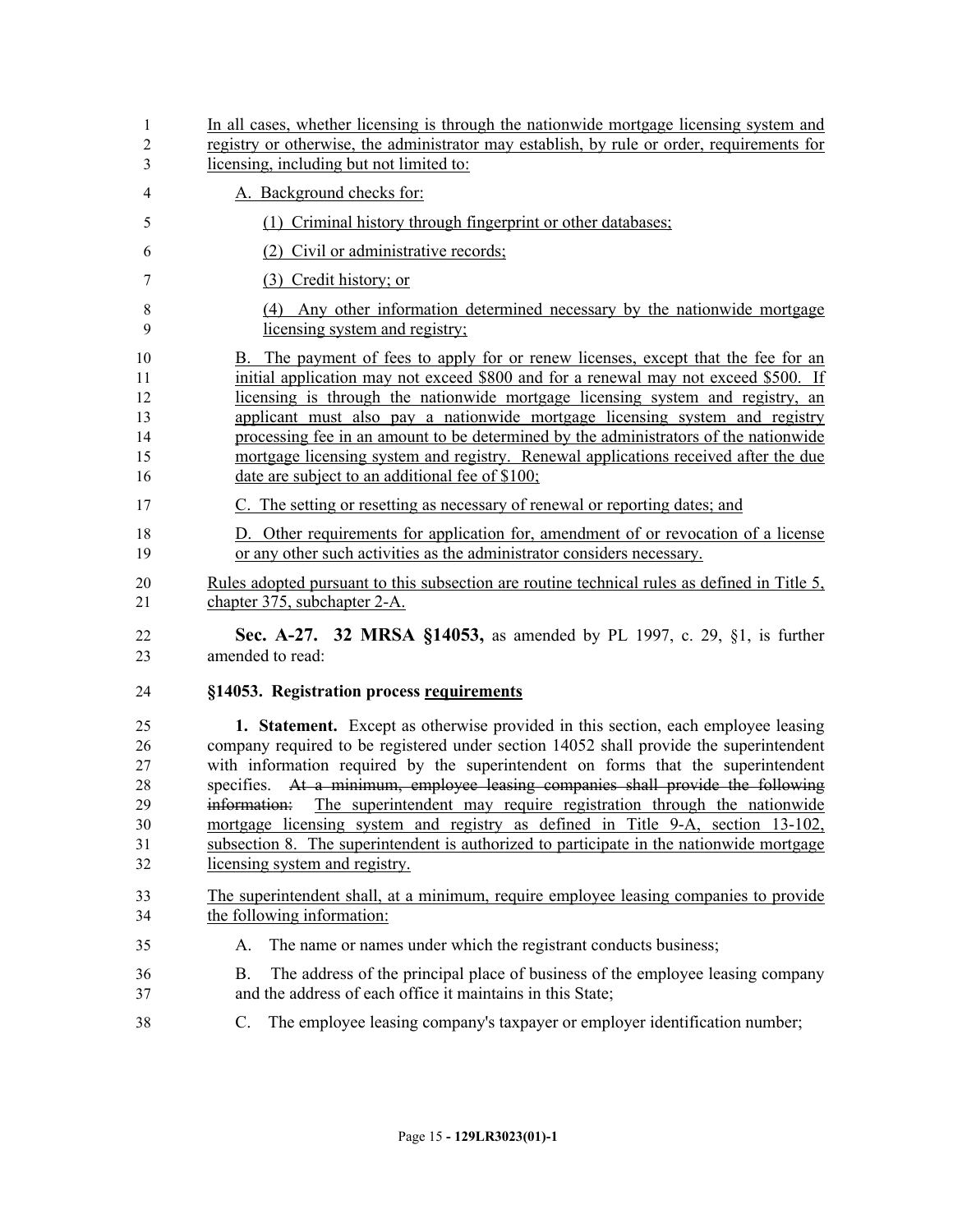| 1<br>$\mathfrak{2}$<br>3                 | A list by jurisdiction of each name under which the employee leasing company<br>D.<br>has operated in the preceding 5 years, including any alternative names, names of<br>predecessors and, if known, successor business entities;                                                                                                                                                                                                                                                                                                                                                    |
|------------------------------------------|---------------------------------------------------------------------------------------------------------------------------------------------------------------------------------------------------------------------------------------------------------------------------------------------------------------------------------------------------------------------------------------------------------------------------------------------------------------------------------------------------------------------------------------------------------------------------------------|
| 4<br>5<br>6<br>7                         | A list of all persons or entities that own a 5% or greater interest in the employee<br>Е.<br>leasing company at the time of application and a list of persons who formerly owned<br>a 5% or greater interest in the employee leasing company or its predecessors in the<br>preceding 5 years; and                                                                                                                                                                                                                                                                                     |
| $8\,$<br>9<br>10<br>11<br>12<br>13<br>14 | A list of the cancellations or nonrenewals of workers' compensation insurance<br>$F_{\perp}$<br>issued to the employee leasing company or its predecessors in the preceding 5 years.<br>The list must include the policy or certificate numbers, names of insurers or other<br>providers of coverage, dates of cancellation and reasons for cancellation. If coverage<br>has not been canceled or has been renewed, the registration must include a sworn<br>affidavit signed by the chief executive officer of the employee leasing company<br>attesting to that fact.               |
| 15<br>16<br>17                           | 1-A. Registration process authorized. In all cases, whether registration is through<br>the nationwide mortgage licensing system and registry or otherwise, the superintendent<br>may establish, by rule, requirements for registration, including but not limited to:                                                                                                                                                                                                                                                                                                                 |
| 18                                       | A. Background checks for:                                                                                                                                                                                                                                                                                                                                                                                                                                                                                                                                                             |
| 19                                       | (1) Criminal history through fingerprint or other databases;                                                                                                                                                                                                                                                                                                                                                                                                                                                                                                                          |
| 20                                       | (2) Civil or administrative records;                                                                                                                                                                                                                                                                                                                                                                                                                                                                                                                                                  |
| 21                                       | (3) Credit history; or                                                                                                                                                                                                                                                                                                                                                                                                                                                                                                                                                                |
| 22<br>23                                 | (4) Any other information determined necessary by the nationwide mortgage<br>licensing system and registry;                                                                                                                                                                                                                                                                                                                                                                                                                                                                           |
| 24<br>25<br>26<br>27<br>28<br>29<br>30   | B. The payment of fees to apply for or renew registrations, except that the fee for an<br>initial application may not exceed \$1,000 and for a renewal may not exceed \$500. If<br>registration is through the nationwide mortgage licensing system and registry, an<br>applicant must also pay a nationwide mortgage licensing system and registry<br>processing fee in an amount to be determined by the administrators of the nationwide<br>mortgage licensing system and registry. Renewal applications received after the due<br>date are subject to an additional fee of \$100; |
| 31                                       | C. The setting or resetting as necessary of any renewal or reporting dates; and                                                                                                                                                                                                                                                                                                                                                                                                                                                                                                       |
| 32<br>33                                 | Other requirements for application for, amendment of or revocation of a<br>D.<br>registration or any other such activities as the superintendent considers necessary.                                                                                                                                                                                                                                                                                                                                                                                                                 |
| 34<br>35<br>36                           | Fees provided for by this chapter are appropriated for the use of the Bureau of Consumer<br>Credit Protection. Any balance of these funds does not lapse but must be carried forward<br>to be expended for the same purpose in the following year.                                                                                                                                                                                                                                                                                                                                    |
| 37<br>38<br>39                           | <b>2. Renewal.</b> Prior to January 31st of each year or any other time fixed by the<br>superintendent, each registrant shall renew its registration by notifying the superintendent<br>of any changes in the information previously provided pursuant to this section.                                                                                                                                                                                                                                                                                                               |